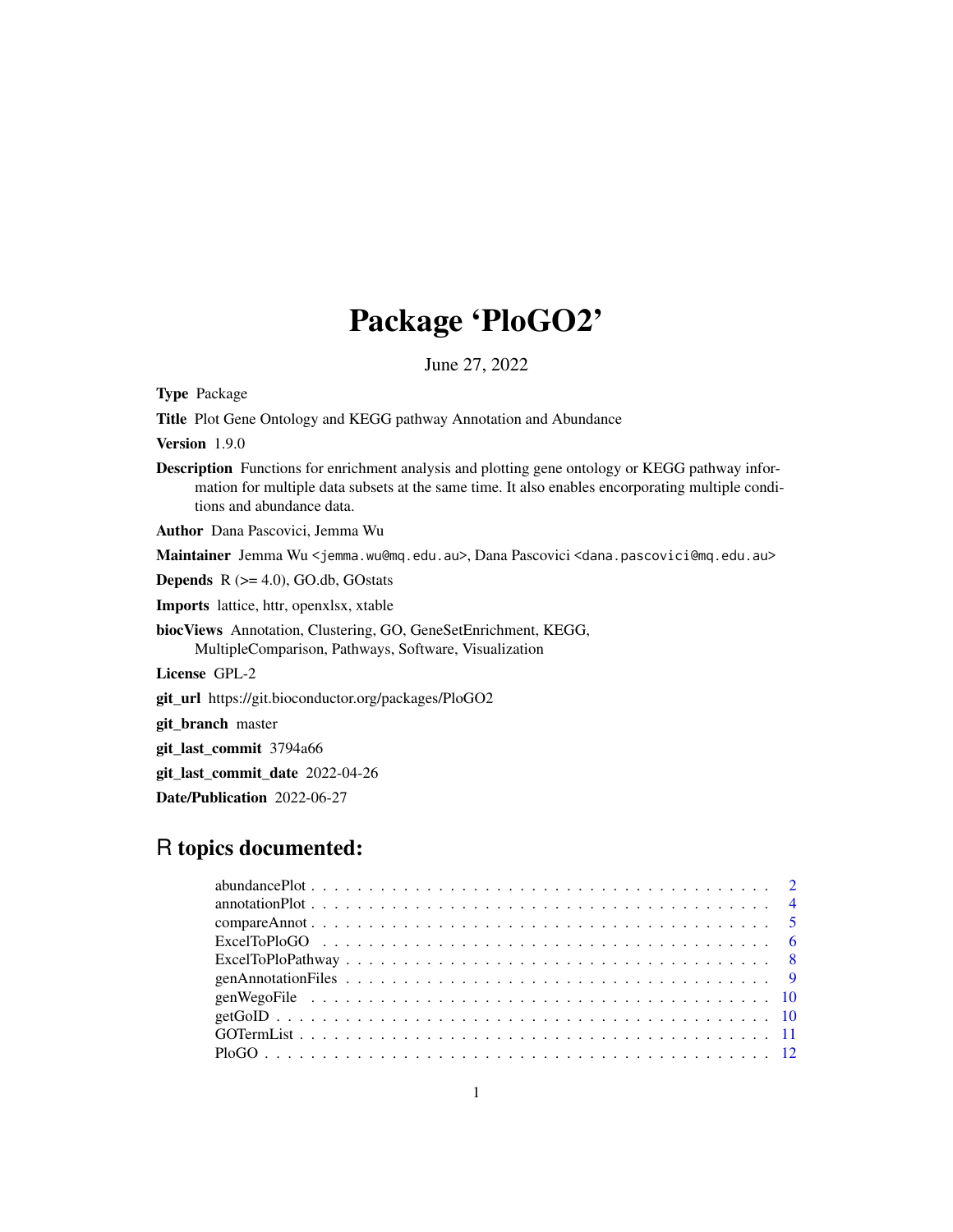# <span id="page-1-0"></span>2 abundancePlot

| Index |  |  |  |  |  |  |  |  |  |  |  |  |  |  |  |  |  |
|-------|--|--|--|--|--|--|--|--|--|--|--|--|--|--|--|--|--|

| abundancePlot | Function to summarize and plot abundance information from an an- |
|---------------|------------------------------------------------------------------|
|               | notations results list                                           |

#### Description

Generates one GO/pathway abundance plot for each file, and (provided the number of GO/pathway cateGO/pathwayries is reasonably small) also an abundance plot for each GO/pathway category across all files provided. The abundance values are \*added\* for all values in one category. Hence if the initial values represented percentages such as NSAF, the final values represent percentages of the respective category.

# Usage

```
abundancePlot(res.list, log = FALSE, printLimit = 16, Group=NULL, Plot=FALSE,
CountCutOff=3, ...)
```
# Arguments

| res.list    | The result returned by processAnnotation                          |
|-------------|-------------------------------------------------------------------|
| log         | TRUE/FALSE: use raw or log abundance data                         |
| printLimit  | The most number of category to be plotted                         |
| Group       | The groups                                                        |
| Plot        | To plot or not                                                    |
| CountCutOff | The minimum number of proteins in a category for it to be plotted |
|             | Parameters to pass                                                |

# Value

A list object, with the following values:

| abundance       | The abundance matrix                                       |
|-----------------|------------------------------------------------------------|
| ag.mat          | The aggregated abundance matrix                            |
| list.levelplots |                                                            |
|                 | A list of abundance levelplots trellis object              |
|                 | list.barplots A list of abundance barcharts trellis object |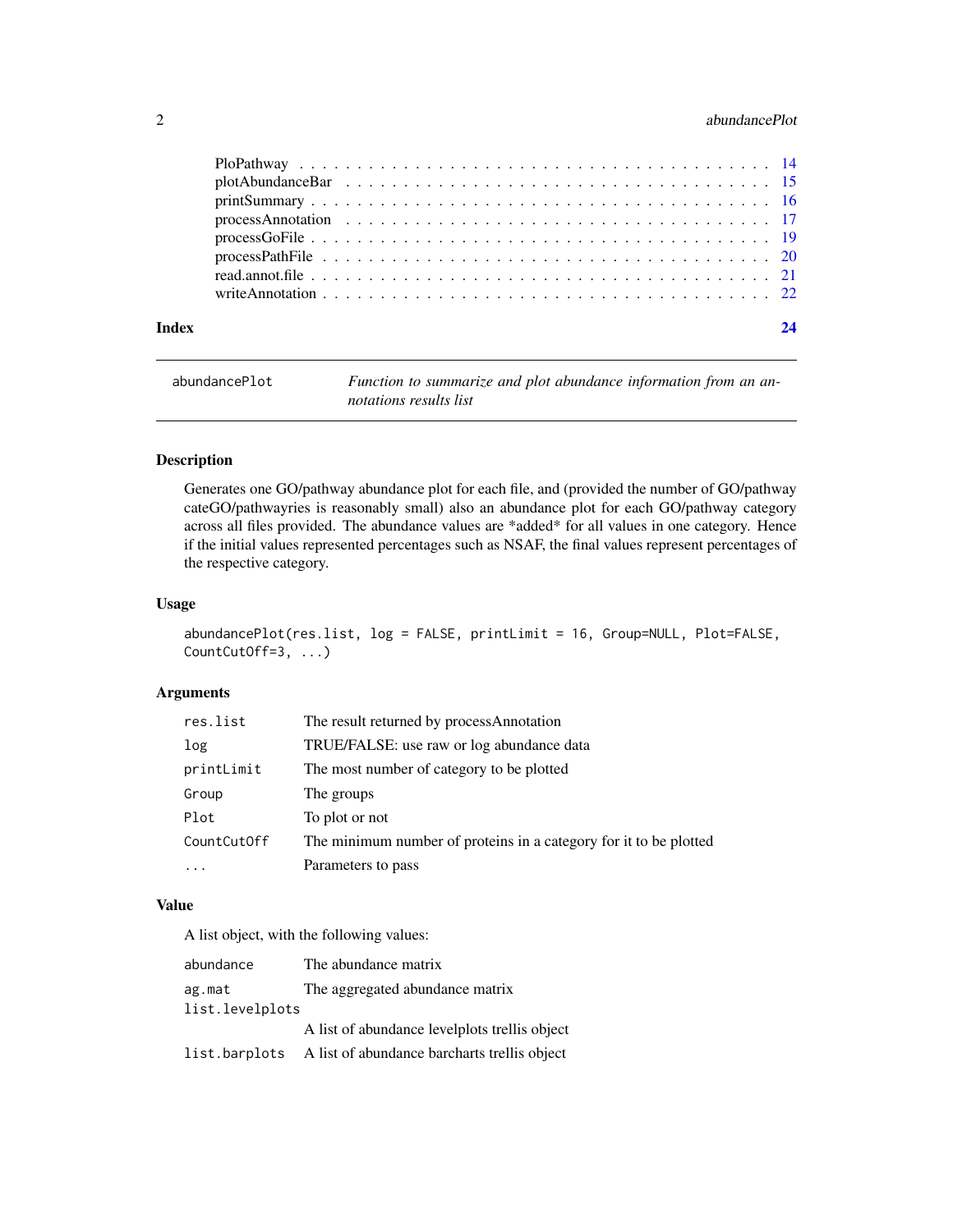```
abundancePlot 3
```
#### Author(s)

D.Pascovici and J.Wu

#### See Also

See Also as [processAnnotation](#page-16-1)

```
# get list of ID's
GOIDlist <- GOTermList("MF", 2)
# find existing files
path <- system.file("files", package="PloGO2")
file.names <- paste(path, c("00100.txt", "01111.txt", "10000.txt",
"11111.txt","Control.txt"), sep="/")
datafile <- file.path(path, "NSAF.csv")
# summarize annotation
res.list <- processAnnotation(file.names, GOIDlist, data.file.name = datafile)
abundance.res <- abundancePlot(res.list)
# Plot levelplots
list.levelplots <- abundance.res$list.levelplots
for(i in seq_along(list.levelplots)) {
png(paste(names(list.levelplots)[i], ".png"), 2000, 4000, res=200)
print(list.levelplots[[i]])
dev.off()
}
# KEGG pathway
path <- system.file("files", package="PloGO2")
file.names <- file.path(path,"PWFiles", c("AllData.txt","black.txt","blue.txt","brown.txt","green.txt",
"red.txt","turquoise.txt") )
datafile <- file.path(path,"Abundance_data.csv")
Group <- names(read.csv(datafile))[-1]
AnnotIDlist <- c("osa01100","osa01110","osa01230","osa00300","osa00860")
res.list <- processAnnotation(file.names, AnnotIDlist, data.file.name = datafile)
abundance.res <- abundancePlot(res.list, Group=Group, Plot=TRUE)
# Plot levelplots
list.levelplots <- abundance.res$list.levelplots
for(i in seq_along(list.levelplots)) {
png(paste(names(list.levelplots)[i], ".png"), 2000, 4000, res=200)
print(list.levelplots[[i]])
```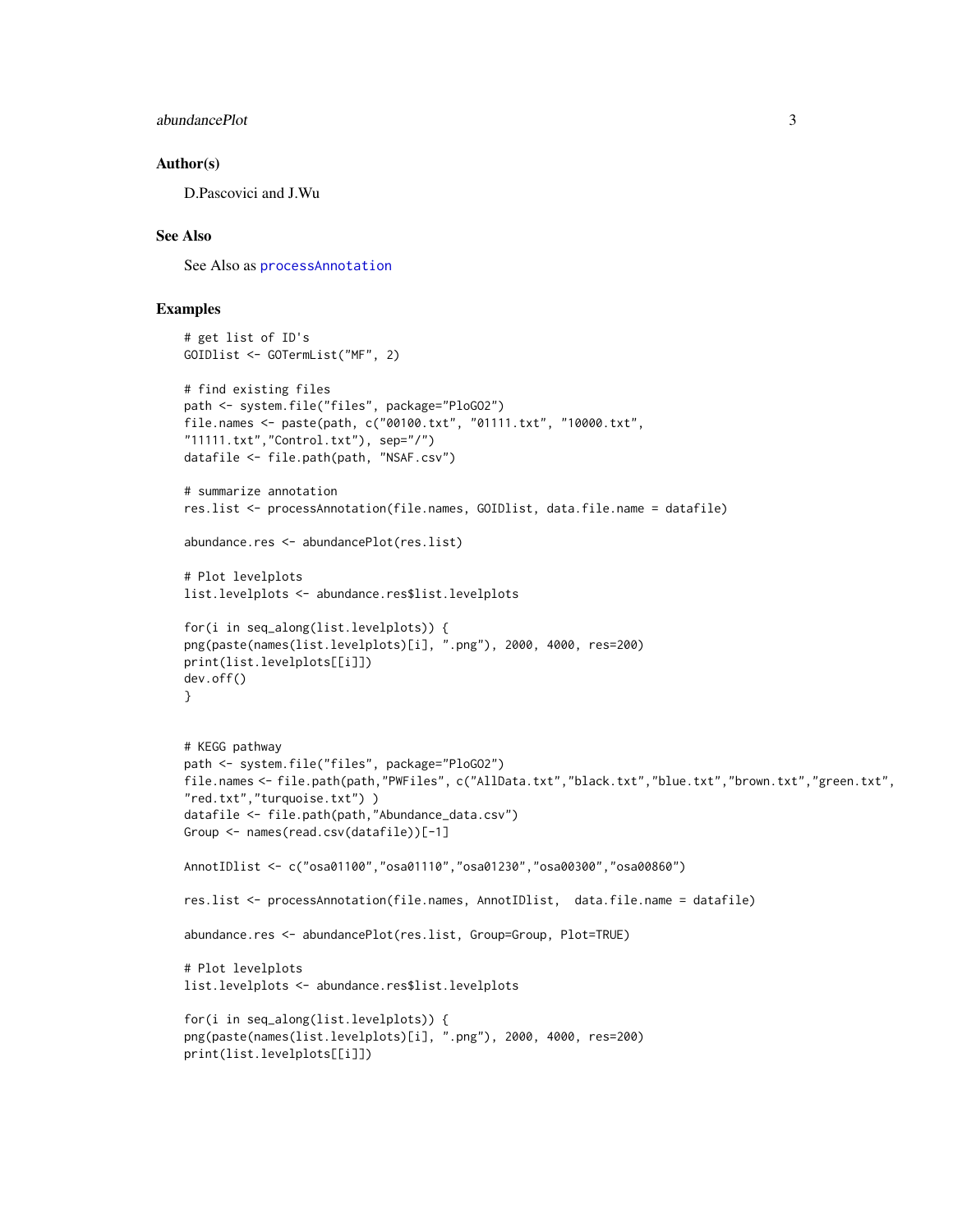# <span id="page-3-0"></span>4 annotationPlot

```
dev.off()
}
# Plot barchats by categories
list.barplots <- abundance.res$list.barplots
for(i in seq_along(list.barplots)) {
png(paste(names(list.barplots)[i], ".png"), 2000, 2000, res=200)
print(list.barplots[[i]])
dev.off()
}
```
annotationPlot *Function to summarize and plot extracted GO or pathway annotation*

# Description

Summarize the information from the GO or pathway annotation list into a table of counts and percentages, and possibly print a few images.

#### Usage

```
annotationPlot(res.list, percentages = FALSE, plot = TRUE, trimzero = FALSE, type=c("GO", "pathway"))
```
# Arguments

| res.list    | The list of summarized annotation as generated by processAnnotation.                                                                                  |
|-------------|-------------------------------------------------------------------------------------------------------------------------------------------------------|
| percentages | TRUE or FALSE.                                                                                                                                        |
| plot        | TRUE or FALSE: should plots be printed.                                                                                                               |
| trimzero    | TRUE or FALSE: should GO categories with no counts be removed. This is not<br>really relevant when a small number of GO categories has been selected. |
| type        | The type of annotation.                                                                                                                               |

# Value

| counts      | A matrix of counts, GO categories (rows) by samples (cols).      |
|-------------|------------------------------------------------------------------|
| percentages | A matrix of percentages, GO categories (rows) by samples (cols). |

# Author(s)

D. Pascovici

# See Also

See Also [processAnnotation](#page-16-1)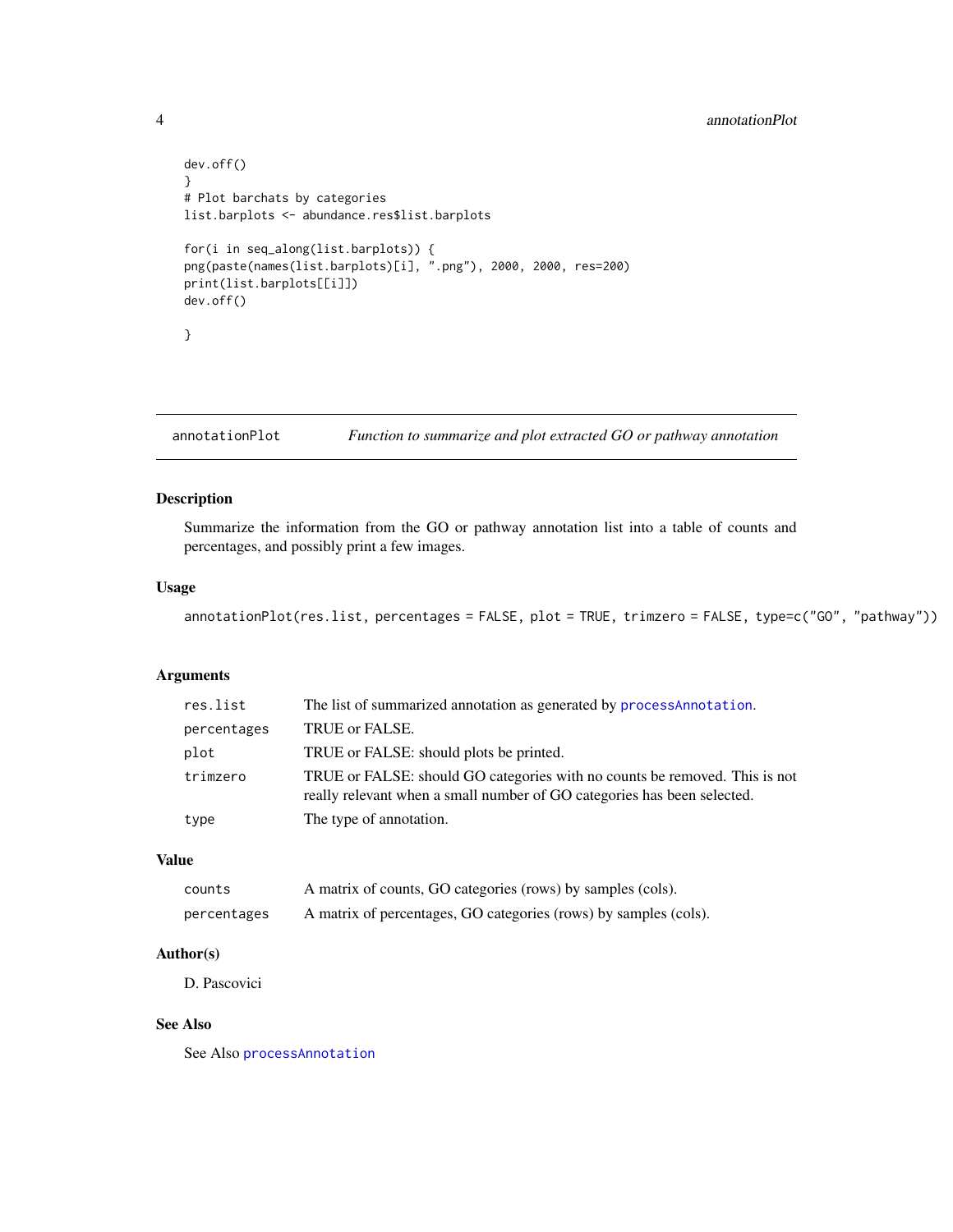# <span id="page-4-0"></span>compareAnnot 5

#### Examples

```
## Not run:
# get list of ID's
GOIDlist <- GOTermList("BP", 2)
# find existing files
dir <- system.file("files", package="PloGO2")
file.names <- paste(dir,c("00100.txt", "01111.txt", "10000.txt",
"11111.txt","Control.txt"), sep="/")
# summarize annotation
res.list <- processAnnotation(file.names, GOIDlist)
annotationPlot(res.list, plot=FALSE)
## End(Not run)
# KEGG pathway
dir <- system.file("files", package="PloGO2")
fname <- file.path(dir,"PWFiles", c("red.txt", "blue.txt", "yellow.txt", "green.txt", "turquoise.txt") )
datafile <- file.path(dir,"Abundance_data.csv")
AnnotIDlist <- c("osa01100","osa01110","osa01230","osa00300","osa00860")
res.list <- processAnnotation(fname, AnnotIDlist, data.file.name = datafile)
annotationPlot(res.list, plot=TRUE, type="pathway")
```
compareAnnot *Function to compare annotation percentages*

#### Description

Compare annotation percentages by means of Fisher's exact test. A reference must be selected, and that name must be amongst the annotation result list names.

#### Usage

```
compareAnnot(res.list, referenceName, removeZeros = FALSE, correction = TRUE)
```
#### Arguments

| res.list    | List returned by the processAnnotation function                           |
|-------------|---------------------------------------------------------------------------|
|             | referenceName Name of the condition to compare with                       |
| removeZeros | Remove the categories with no annotation in them from the result          |
| correction  | TRUE or FALSE: apply the BH fdr correction to the p-values in each column |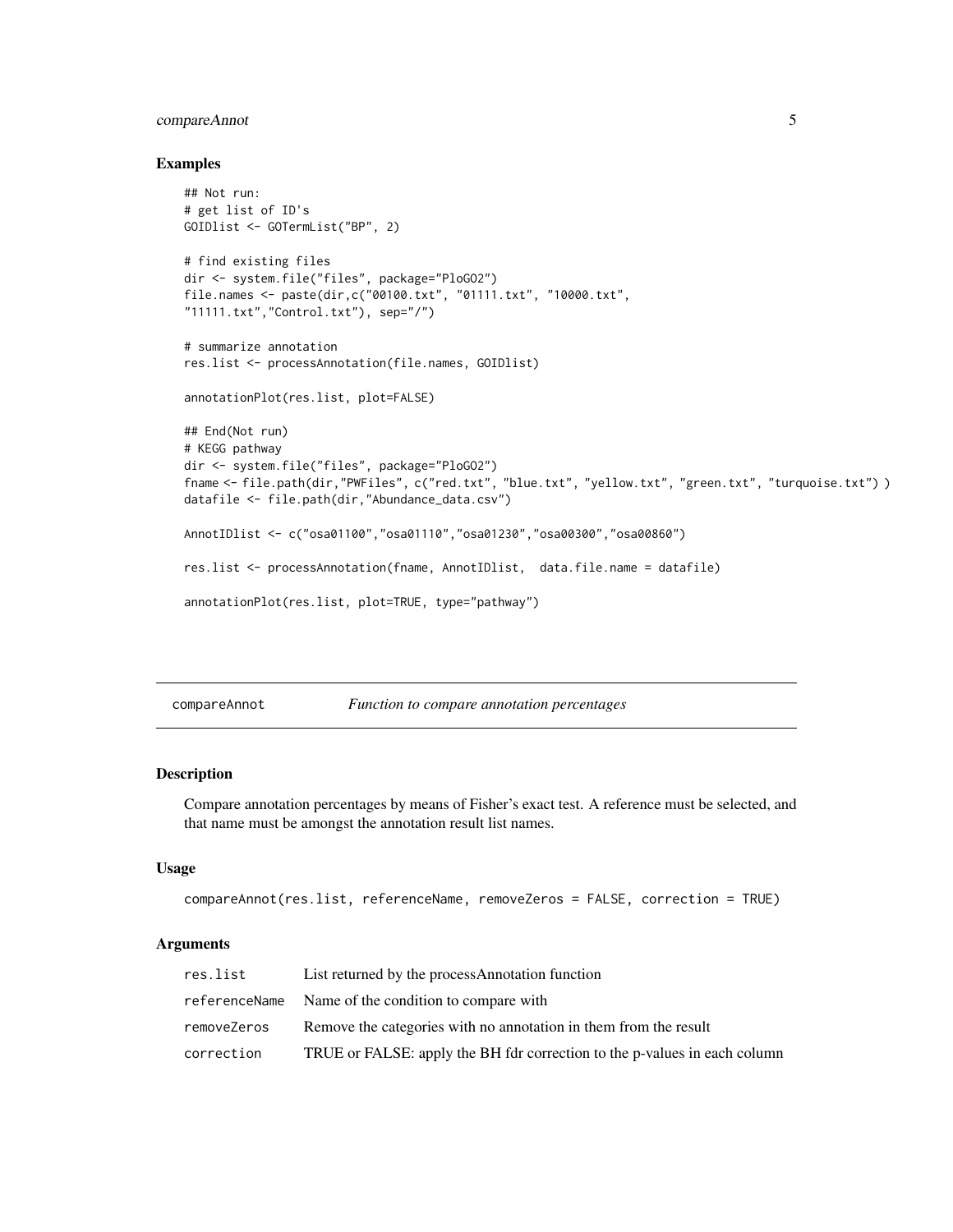# <span id="page-5-0"></span>Value

A matrix of p-values or NA. A comparison is made for each sample other than the reference with the reference, and each GO annotation category. The result is not recorded if the annotation numbers were small for that category  $\langle 5 \rangle$ . This is strictly not needed for Fisher's exact test (though was needed for the chi-square approximation used initially).

#### Author(s)

D.Pascovici

# See Also

See Also [processAnnotation](#page-16-1)

#### Examples

```
## Not run:
# get list of ID's
GOIDlist <- GOTermList("BP", 2)
# find existing files
dir <- system.file("files", package="PloGO2")
file.names <- paste(dir,c("00100.txt", "01111.txt", "10000.txt",
"11111.txt","Control.txt"), sep="/")
# summarize annotation
res.list <- processAnnotation(file.names, GOIDlist)
# compare with Control
compareAnnot(res.list, "Control")
compareAnnot(res.list, "Control", correction=FALSE)
## End(Not run)
```
ExcelToPloGO *Function to add GO annotation to an Excel spread sheet*

#### Description

Function to add GO annotation to an Excel spread sheet

#### Usage

ExcelToPloGO(fname, colName = "Uniprot", termFile= NA, compareWithReference="none", data.file.name = "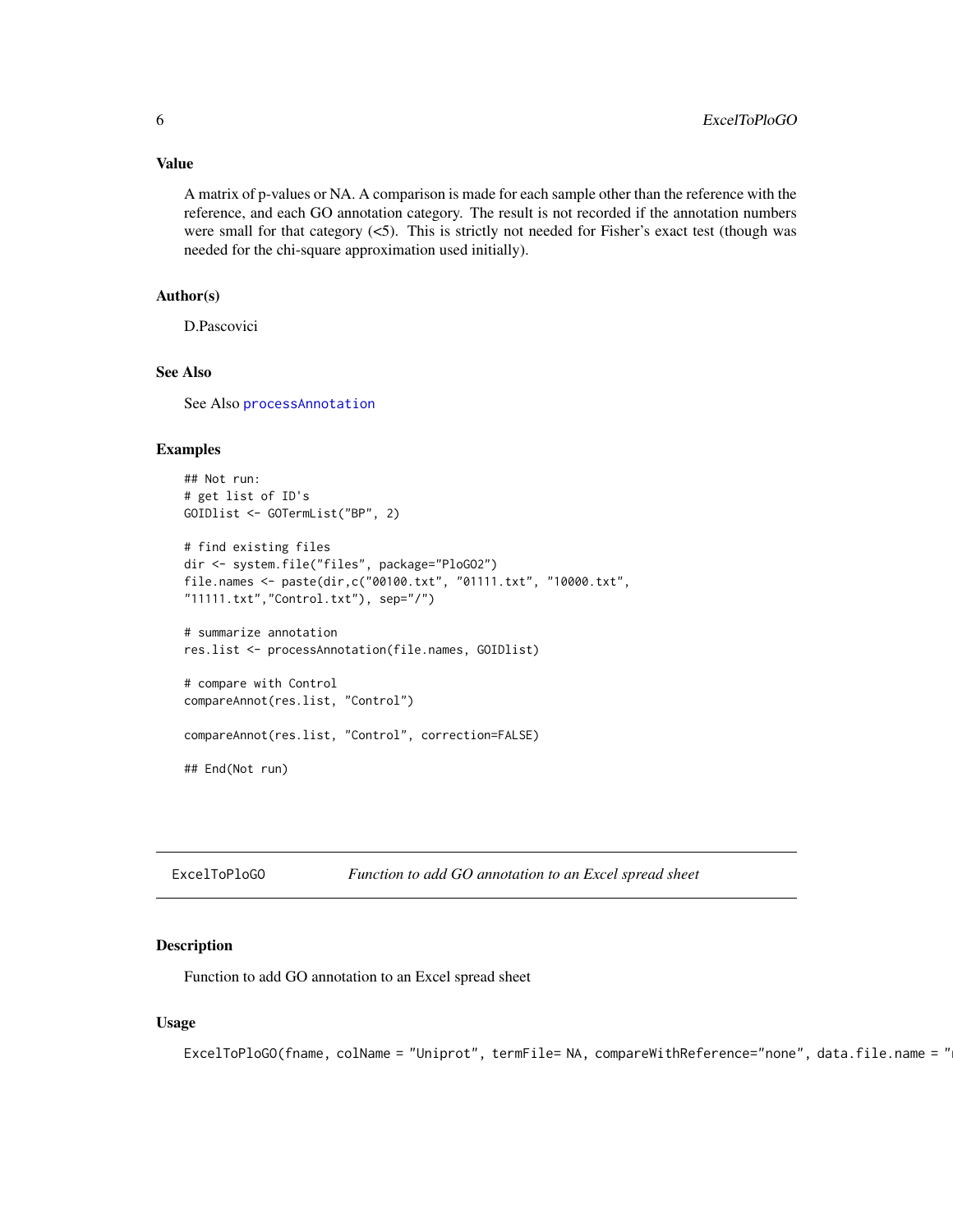# ExcelToPloGO 7

# Arguments

| fname                | Name of the Excel spread sheet to be annotated                       |
|----------------------|----------------------------------------------------------------------|
| colName              | The name of the column containing the protein identifiers            |
| termFile             | The name of the file containing the GO categories                    |
| compareWithReference |                                                                      |
|                      | The name of the tab that serves as basis for enrichement comparison. |
|                      | data.file.name Abundance data for PloGO if any                       |
| outFolder            | The output files folder                                              |

#### Value

A list object, with the following values:

| Counts          | The GO counts matrix summarized for all files                                                             |
|-----------------|-----------------------------------------------------------------------------------------------------------|
| Percentages     | The GO percentages matrix summarized for all files                                                        |
| Abundance       | The GO percentages matrix summarized for all files, ONLY generated if an<br>abundance file was provided   |
| FisherPval      | The Fisher p-values matrix summarized for all files, ONLY generated if a refer-<br>ence file was provided |
| res.list        | The full list result of processAnnotation function                                                        |
| list.levelplots |                                                                                                           |
|                 | The abundance levelplots if the data file name is not "none"                                              |
| list.barplots   | The abundance barcharts if the data.file.name is not "none"                                               |

# Author(s)

D.Pascovici

# Examples

```
## Not run:
# where sample files are stored
path <- system.file("files", package = "PloGO2")
termFile = paste(path, "GODefault.txt", sep="/")
xlfile <- paste(path, "ResultsWGCNA_Input4PloGO2.xlsx", sep="/")
res <- ExcelToPloGO(xlfile, termFile=termFile, compareWithReference="AllData")
```
## End(Not run)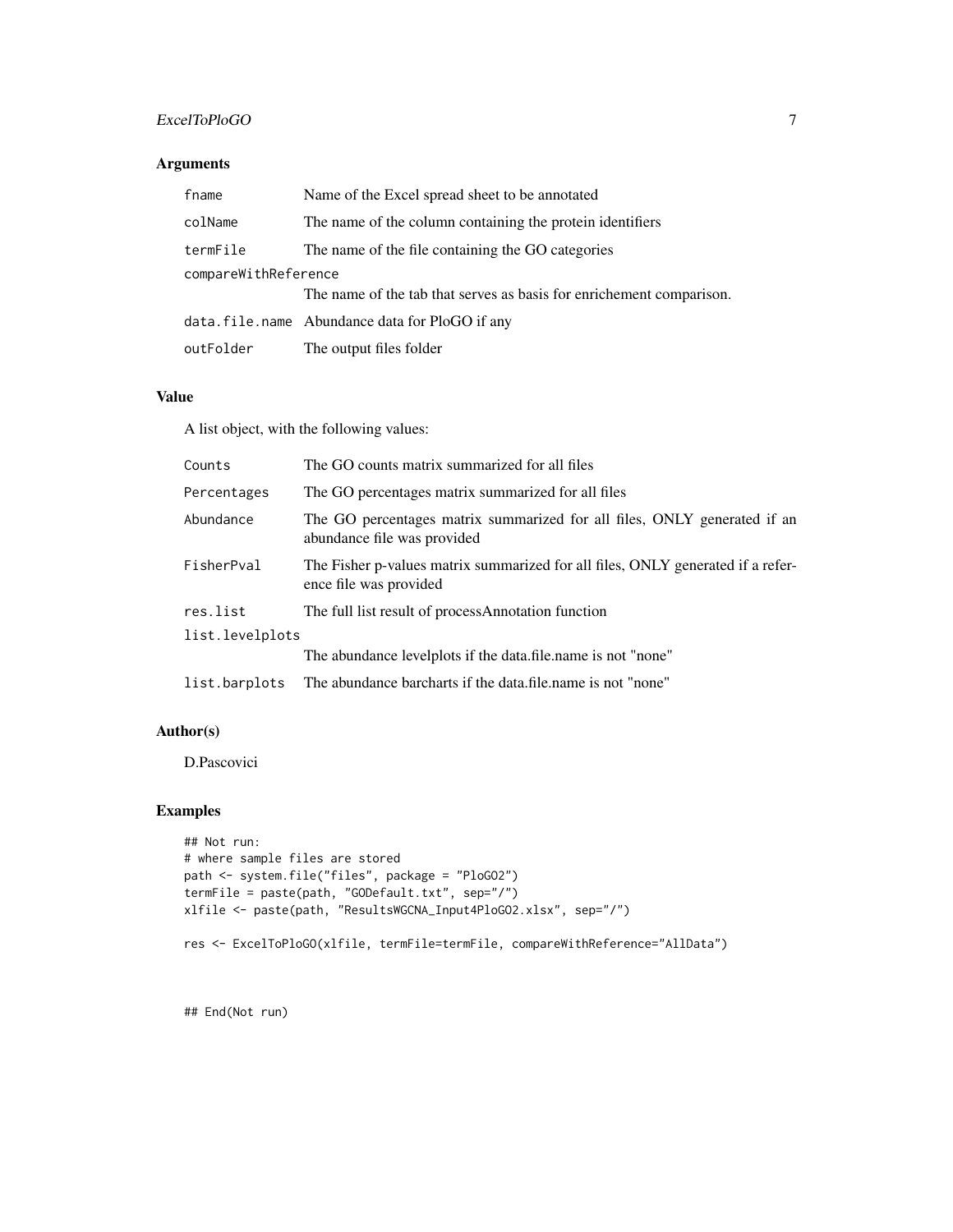<span id="page-7-0"></span>

# Description

Function to add KEGG pathway annotation to an Excel spread sheet

#### Usage

ExcelToPloPathway(fname, colName = "Uniprot", compareWithReference = "none", DB.name = "pathwayDB.csv"

#### Arguments

| fname                | Name of the Excel spread sheet to be annotated                      |
|----------------------|---------------------------------------------------------------------|
| colName              | The name of the column containing the protein identifiers           |
| compareWithReference |                                                                     |
|                      | The name of the tab that serves as basis for enrichment comparison. |
| DB.name              | The DB file name for the pathway                                    |
|                      | data.file.name Abundance data for PloGO if any                      |
| outFolder            | The output files folder                                             |

# Value

A list object, with the following values:

| Counts          | The pathway counts matrix summarized for all files                                                           |
|-----------------|--------------------------------------------------------------------------------------------------------------|
| Percentages     | The pathway percentages matrix summarized for all files                                                      |
| Abundance       | The pathway percentages matrix summarized for all files, ONLY generated if an<br>abundance file was provided |
| aggAbundance    | Aggregated abundance matrix by combination of tab and abundance file columns<br>for all pathways             |
| FisherPval      | The Fisher p-values matrix summarized for all files, ONLY generated if a refer-<br>ence file was provided    |
| res.list        | The full list result of processAnnotation function                                                           |
| list.levelplots |                                                                                                              |
|                 | The abundance levelplots if the data file name is not "none"                                                 |
| list.barplots   | The abundance barcharts if the data.file.name is not "none"                                                  |

```
path <- system.file("files", package = "PloGO2")
```

```
res <- ExcelToPloPathway(file.path(path, "ResultsWGCNA_Input4PloGO2.xlsx"),
colName="Uniprot", compareWithReference="AllData", DB.name=file.path(path, "pathwayDB.csv"),
data.file.name = file.path(path, "Abundance_data.csv") )
```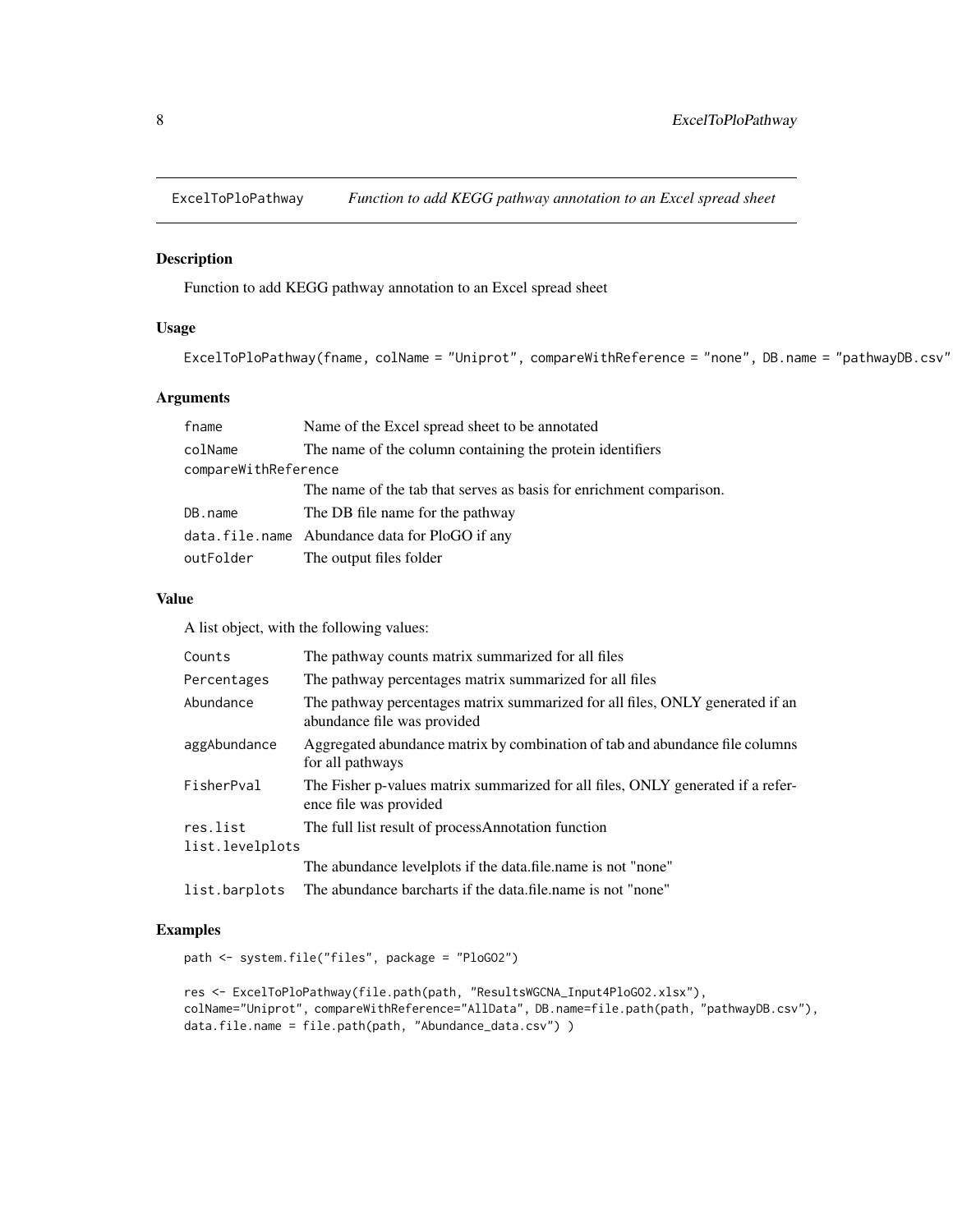<span id="page-8-0"></span>genAnnotationFiles *Function to generate a format in Wego native style from a list of Uniprot identifiers*

# Description

Given a Excel spreadsheet with multiple tabs, generate a Wego file for each tab using a predownload DB file.

#### Usage

```
genAnnotationFiles(fExcelName, colName="Uniprot",
DB.name = "pathwayDB.csv", folder="PWFiles",outFolder=tempdir())
```
# Arguments

| fExcelName | An excel file containing one or multiple tabs of protein IDs. For example, the<br>proteins in each tab come from the same cluster. |
|------------|------------------------------------------------------------------------------------------------------------------------------------|
| colName    | The column name of the protein ID.                                                                                                 |
| DB.name    | The database file name, in .csv format.                                                                                            |
| folder     | The folder name for saving the generated files.                                                                                    |
| outFolder  | The output files folder                                                                                                            |

# Value

The folder path for generated annotation files.

#### Author(s)

J. Wu

```
path <- system.file("files", package = "PloGO2")
```

```
genAnnotationFiles(fExcelName = file.path(path, "ResultsWGCNA_Input4PloGO2.xlsx"),
colName="Uniprot",
DB.name = file.path(path, "pathwayDB.csv"))
```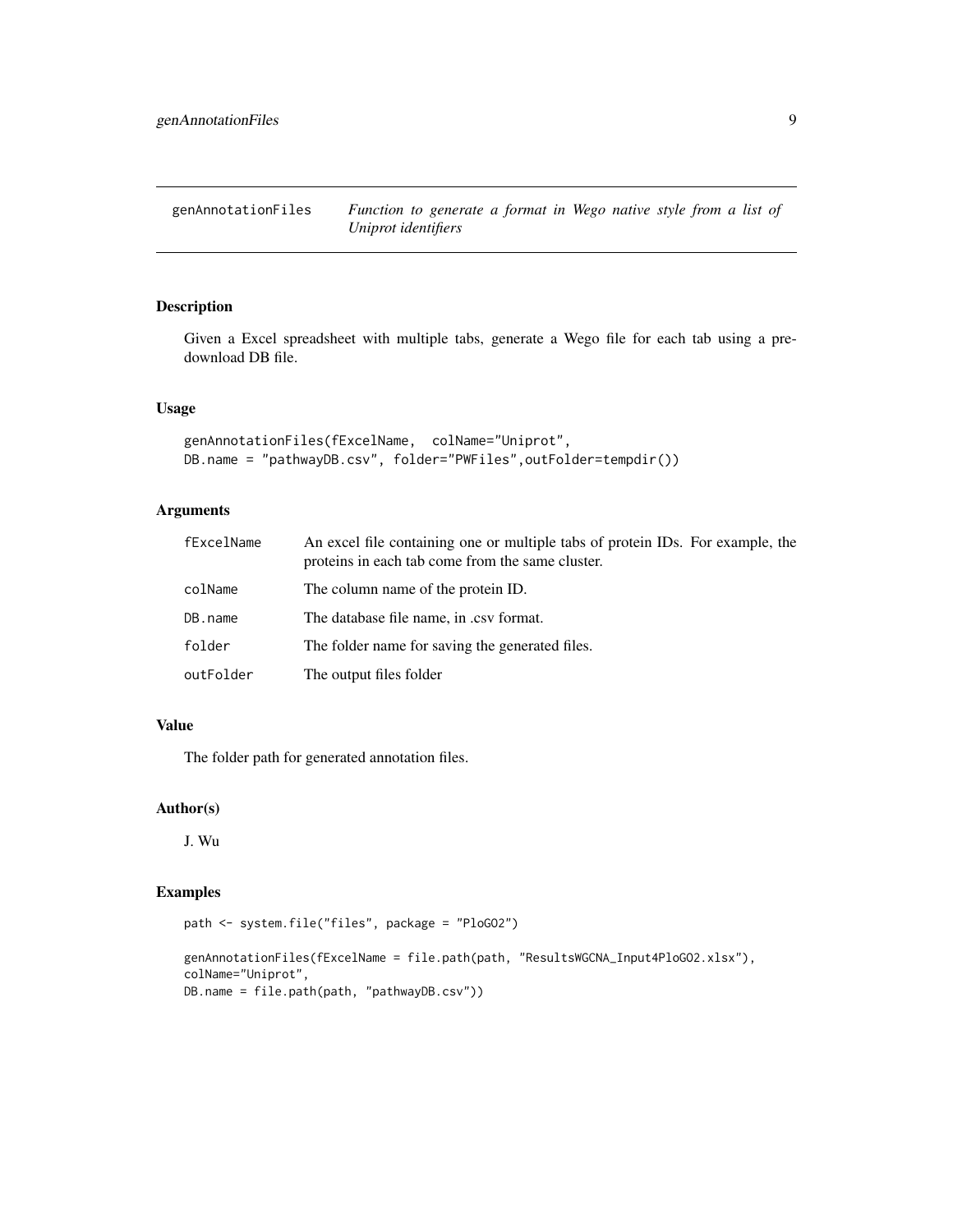<span id="page-9-0"></span>

#### Description

Connects to the Uniprot Biomart using functionality from the biomaRt package, downloads GO information and organizes it as needed.

# Usage

```
genWegoFile(IDList, fname = "Wego.txt", database = "uniprot", outFolder=tempdir())
```
# Arguments

| IDList    | A list of ID's, either Ensembl or Uniprot. |
|-----------|--------------------------------------------|
| fname     | The name of the text file to be outputed.  |
| database  | "ensembl" or "uniprot".                    |
| outFolder | The output files folder                    |

# Value

File path of generated Wego files

# Author(s)

D. Pascovici

# Examples

```
v <- c("Q9HWC9","Q9HWD0","Q9I4N8","Q9HW18","Q9HWC9","Q9HWD0")
## Not run: genWegoFile(v, fname = "F1.txt")
```
getGoID *Function to map a vector of GO terms to the corresponding GO ID's*

# Description

This function is rather slow and inefficient, as it first extracts all GO terms then matches the current one. However, it in only intended for a one off matching of terms of interest to the respective nodes.

#### Usage

getGoID(v)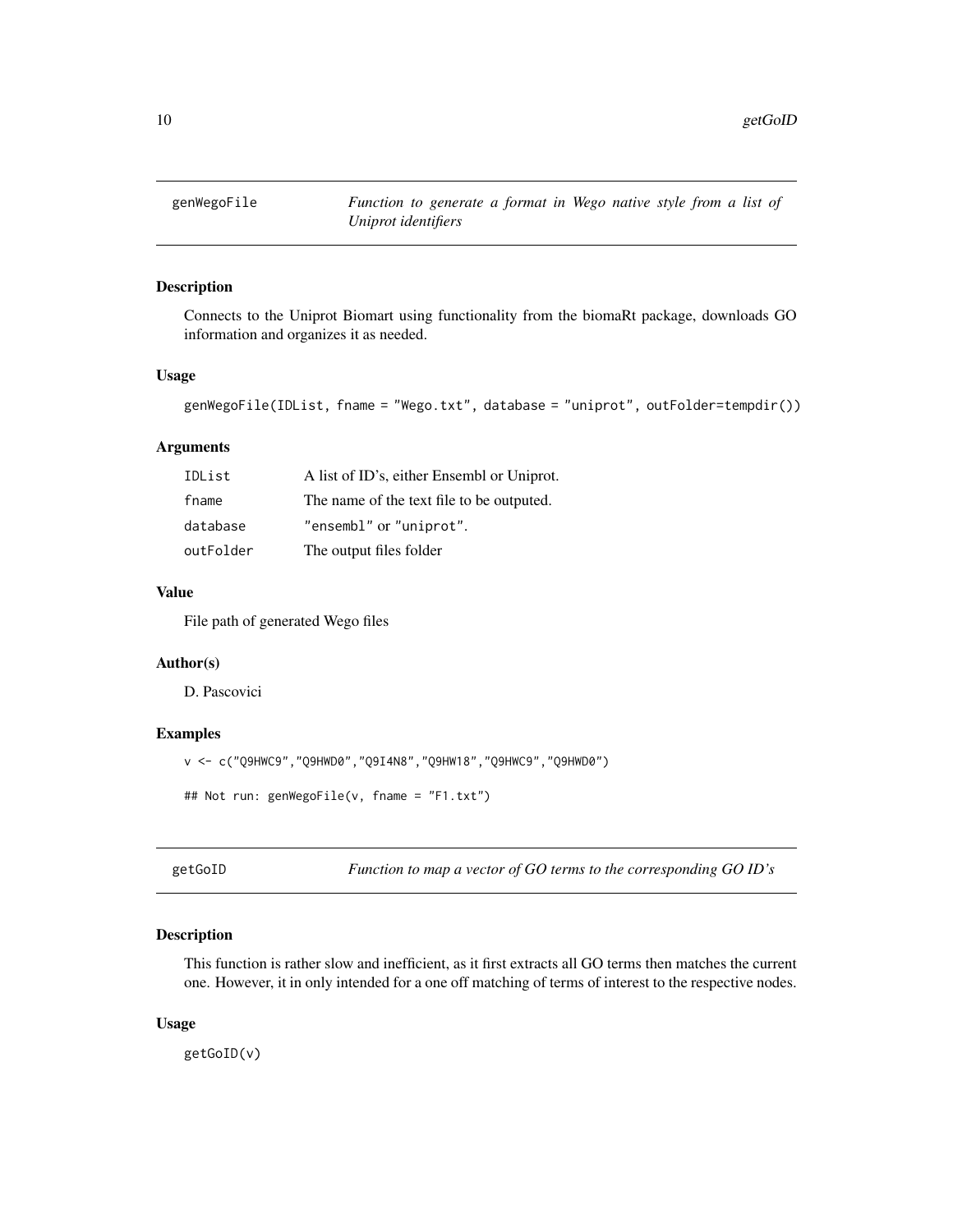#### <span id="page-10-0"></span>GOTermList 11

#### Arguments

v the precise spelling of the go term

# Value

The list of matched terms, with names the respective GO ID's/

# Author(s)

D. Pascovici

# Examples

```
getGoID(c("biological_process", "transport"))
```

```
# however the next one is not found as the proper term name has an
# underscore "cellular_component"
getGoID("cellular component")
```

| GOTermList | Function to extract a list of GO terms at level 2,3 or 4 of the GO |  |
|------------|--------------------------------------------------------------------|--|
|            | hierarchy                                                          |  |

# Description

At the moment a quick and dirty way to extract all GO nodes at levels 2, 3 or 4 of the GO hierarchy.

# Usage

```
GOTermList(ontology = "BP", level = 2, node = NULL)
```
# Arguments

| ontology | Either "BP", "CC" or "MF" |
|----------|---------------------------|
| level    | Either 2, $3$ or $4$      |
| node     | Null or a GO node         |

# Details

This is a quick and dirty way to extract a list of GO terms of interest. That can be one of the levels 2, 3 or 4 or all subnodes (children) of a particular node if a valid GO is provided for the node parameter. Should be rewritten.

# Value

A vector of GO nodes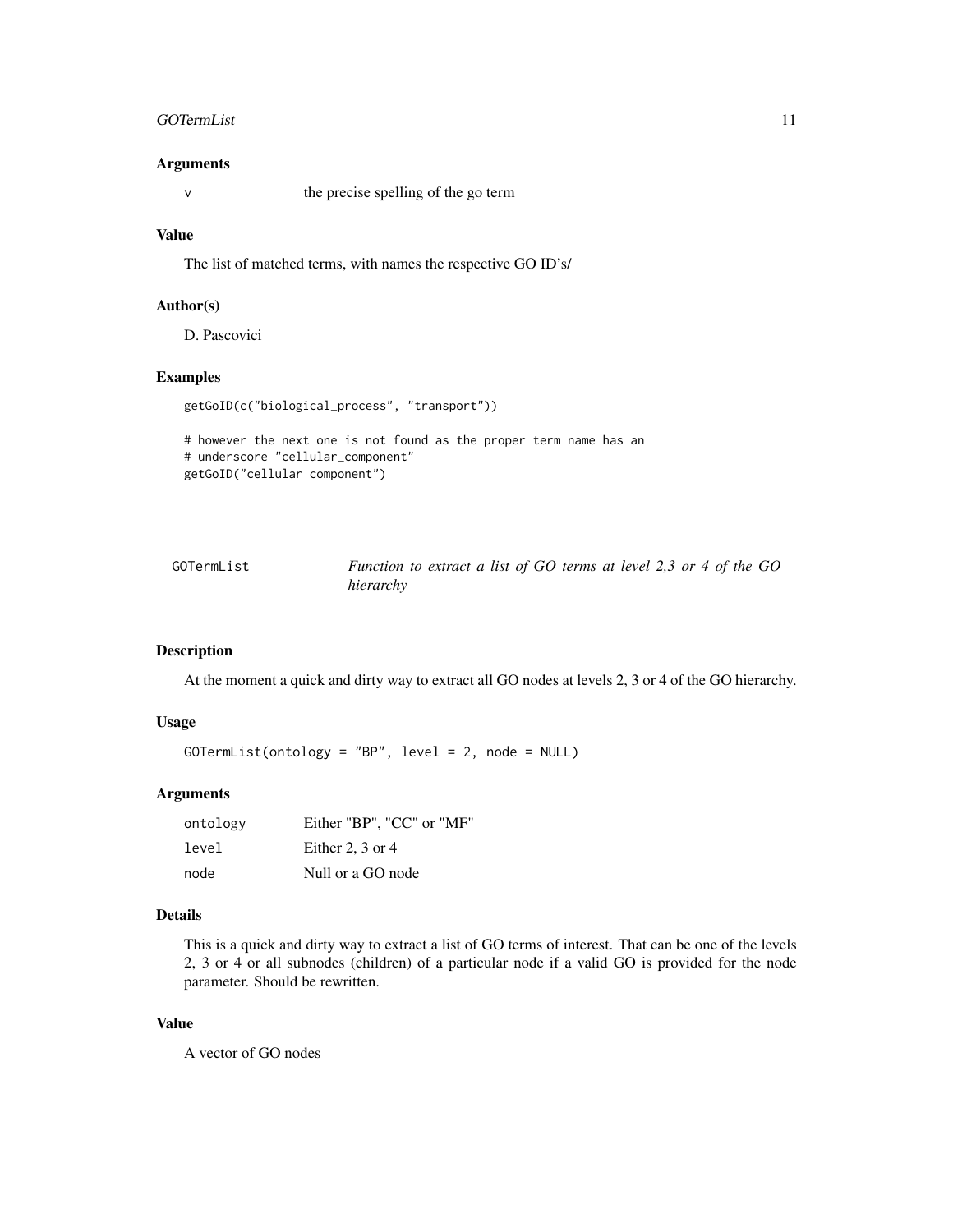# <span id="page-11-0"></span>Author(s)

D. Pascovici

# Examples

```
GOTermList("BP", 2)
GOTermList("CC", 2)
```

| PloGO |       |  |  |  | Function to do steps of GO annotation and annotation/abundance |
|-------|-------|--|--|--|----------------------------------------------------------------|
|       | plots |  |  |  |                                                                |

# Description

Summarize GO categories for all the files in the zip, if provided merge data from data file, generate annotation and abundance plots and comparison with reference.

#### Usage

```
PloGO(zipFile = "none", termFile="none", ontology = "BP", ontologyLevel = 2, reference = "none", data.fi
filesPath=".", node=NULL, aggregateFun="sum", logAb=FALSE, ...)
```
# Arguments

| zipFile              | Zip containing all the GO files                                                                                                                                                                  |
|----------------------|--------------------------------------------------------------------------------------------------------------------------------------------------------------------------------------------------|
| termFile             | A file with the GO terms of interest, if a limited set provided                                                                                                                                  |
| ontology             | Wither BP, MF or CC                                                                                                                                                                              |
| ontologyLevel        | A small level such as 2 or 3                                                                                                                                                                     |
| reference            | The file name of the reference file, if any, for instance "Control" for Control.txt                                                                                                              |
|                      | data. file. name The file containing all the experimental data, for instance "NASF.csv"                                                                                                          |
| datafile.ignore.cols |                                                                                                                                                                                                  |
|                      | The number of columns in the experimental file given in data.file.name that<br>should not be used as numerical, for instance 2 if there is an ID field and a<br>Description field. By default 1. |
| filesPath            | If the zip file is not provided, the path to the GO files                                                                                                                                        |
| node                 | NULL, ignored at the moment                                                                                                                                                                      |
| aggregateFun         | Either "sum" or "product"; the aggregation operation for abundance data                                                                                                                          |
| logAb                | TRUE or FALSE; the abundance data to be logged or not                                                                                                                                            |
| $\ddots$             | Parameters to pass                                                                                                                                                                               |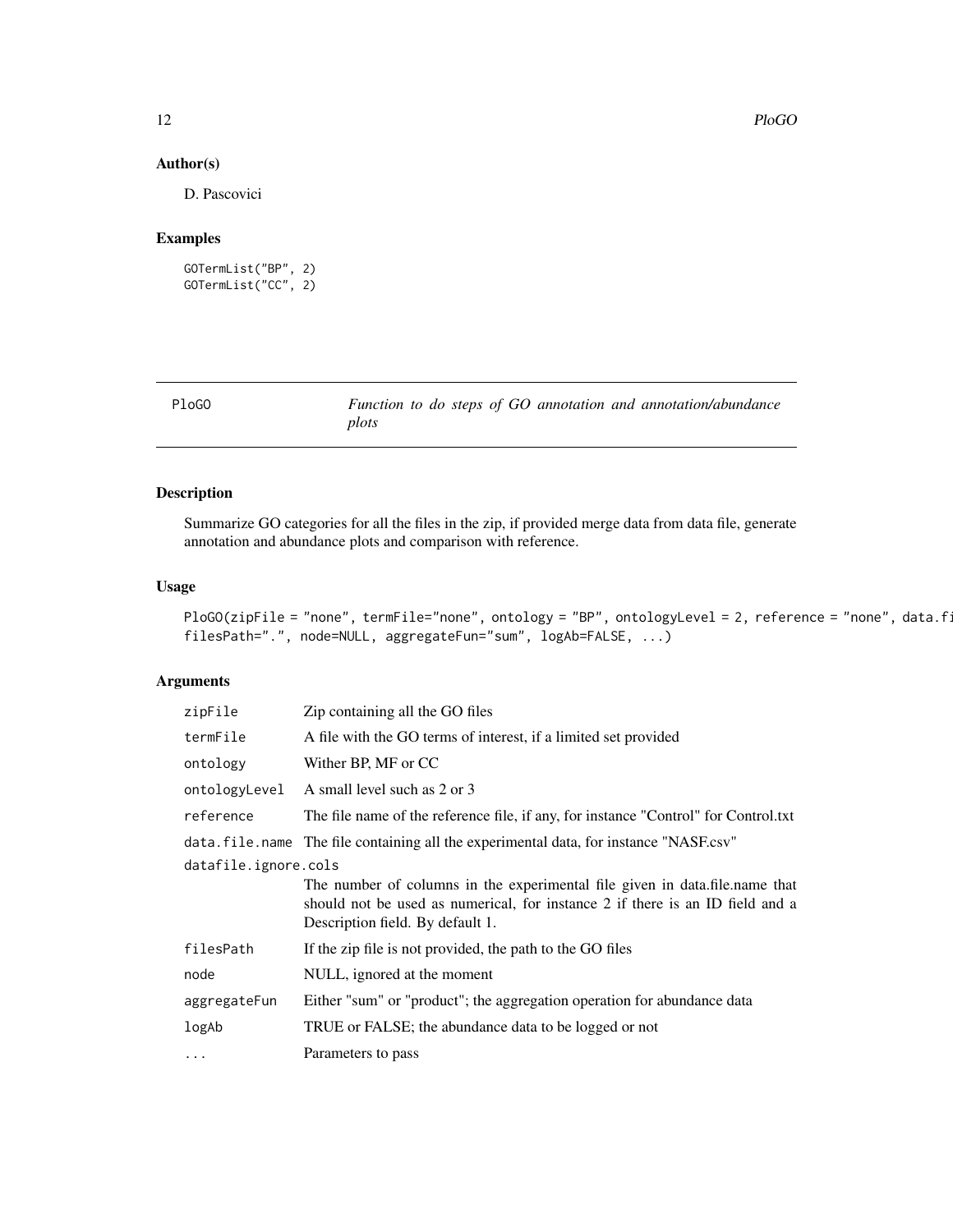# <span id="page-12-0"></span> $P$ loGO  $\qquad \qquad$  13

# Details

Process all the GO files provided, in the directory or the zip, and assign ID's to the respective categories. The categories can come from a target list, or from a choice of level and ontology. If a reference is provided, then the numbers of identifiers in each category is compared to the reference by means of Fisher's exact test. If a data file is provided, then the quantitative values are aggregated into the sets.

# Value

A list object, with the following values:

| Counts              | The GO counts matrix summarized for all files                                                             |  |  |
|---------------------|-----------------------------------------------------------------------------------------------------------|--|--|
| Percentages         | The GO percentages matrix summarized for all files                                                        |  |  |
| Abundance           | The GO percentages matrix summarized for all files, ONLY generated if an<br>abundance file was provided   |  |  |
| aggregatedAbundance |                                                                                                           |  |  |
|                     | The aggregated abundance matrix if the data file is provided                                              |  |  |
| FisherPval          | The Fisher p-values matrix summarized for all files, ONLY generated if a refer-<br>ence file was provided |  |  |
| res.list            | The full list result of processAnnotation function                                                        |  |  |
| list.levelplots     |                                                                                                           |  |  |
|                     | The abundance levelplots if the data.file.name is not "none"                                              |  |  |
| list.barplots       | The abundance barcharts if the data, file, name is not "none"                                             |  |  |

# Author(s)

D. Pascovici

# See Also

[processAnnotation](#page-16-1)

```
# where sample files are stored
path <- system.file("files", package = "PloGO2")
# run PloGO with list of id's, data file and reference
res <- PloGO( zipFile=paste(path, "GOfiles.zip", sep="/"),
reference="Control", termFile = paste(path, "GOListDrought.txt", sep="/"),
data.file.name = paste(path, "NSAFDesc.csv", sep="/"),
datafile.ignore.cols = 2)
```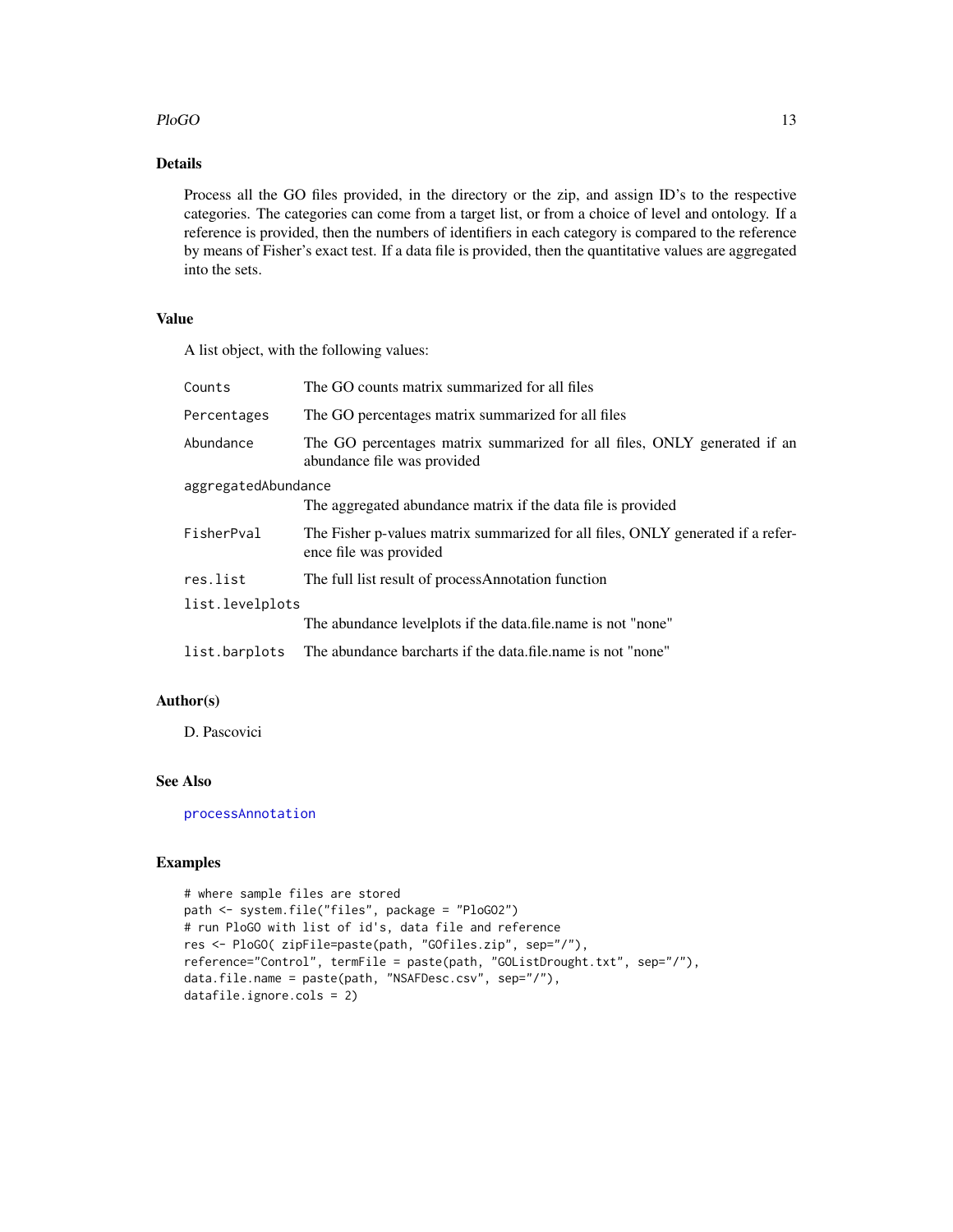<span id="page-13-0"></span>

#### Description

Summarize pathway categories for all the files in the zip, if provided merge data from data file, generate annotation and abundance plots and comparison with reference.

# Usage

```
PloPathway(zipFile = "none", reference = "none", data.file.name = "none", datafile.ignore.cols = 1, fil
```
#### Arguments

| zipFile              | Zip containing all the GO files                                                                                                                                                                  |  |  |
|----------------------|--------------------------------------------------------------------------------------------------------------------------------------------------------------------------------------------------|--|--|
| reference            | The file name of the reference file, if any, for instance "Control" for Control.txt                                                                                                              |  |  |
|                      | data. file name The file containing all the experimental data, for instance "NASF.csv"                                                                                                           |  |  |
| datafile.ignore.cols |                                                                                                                                                                                                  |  |  |
|                      | The number of columns in the experimental file given in data.file.name that<br>should not be used as numerical, for instance 2 if there is an ID field and a<br>Description field. By default 1. |  |  |
| filesPath            | If the zip file is not provided, the path to the GO files                                                                                                                                        |  |  |
| aggregateFun         | Either "sum" or "product"; the aggregation operation for abundance data                                                                                                                          |  |  |
| logAb                | TRUE or FALSE; the abundance data to be logged or not                                                                                                                                            |  |  |
| $\ddots$             | Parameters to pass                                                                                                                                                                               |  |  |

# Details

Process all the pathway files provided, in the directory or the zip, and assign ID's to the respective categories. If a reference is provided, then the numbers of identifiers in each category is compared to the reference by means of Fisher's exact test. If a data file is provided, then the quantitative values are aggregated into the sets.

# Value

A list object, with the following values:

| Counts              | The GO counts matrix summarized for all files                                                           |  |
|---------------------|---------------------------------------------------------------------------------------------------------|--|
| Percentages         | The GO percentages matrix summarized for all files                                                      |  |
| Abundance           | The GO percentages matrix summarized for all files, ONLY generated if an<br>abundance file was provided |  |
| aggregatedAbundance |                                                                                                         |  |

The aggregated abundance matrix if the data file is provided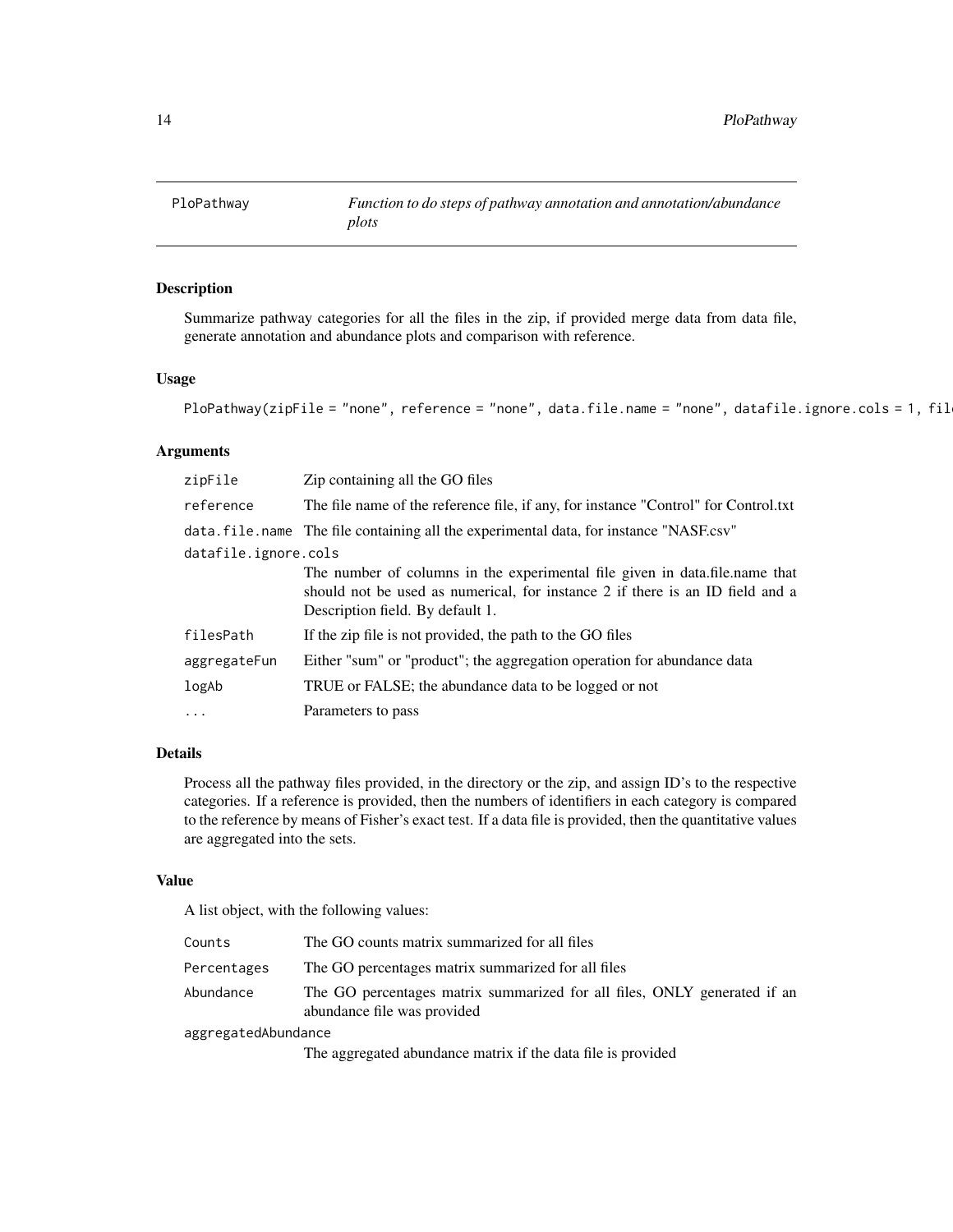# <span id="page-14-0"></span>plotAbundanceBar 15

| FisherPval      | The Fisher p-values matrix summarized for all files, ONLY generated if a refer-<br>ence file was provided |
|-----------------|-----------------------------------------------------------------------------------------------------------|
| res.list        | The full list result of processAnnotation function                                                        |
| list.levelplots |                                                                                                           |
|                 | The abundance levelplots if the data, file, name is not "none"                                            |
|                 | list.barplots The abundance barcharts if the data.file.name is not "none"                                 |

#### Author(s)

J. Wu

# See Also

[processAnnotation](#page-16-1)

#### Examples

```
# where sample files are stored
path <- system.file("files", package = "PloGO2")
# run PloPathway with list of id's, data file and reference
res <- PloPathway( zipFile=paste(path, "PWFiles.zip", sep="/"),
reference="Alldata",
data.file.name = paste(path, "Abundance_data.csv", sep="/"),
datafile.ignore.cols = 1)
```
plotAbundanceBar *Function to plot abundance barplot*

# Description

Plot the aggregated abundance barplot for all files/clusters

#### Usage

```
plotAbundanceBar(mat.abundance, mat.counts, min.count=5)
```
# Arguments

|            | mat.abundance A matrix of abundance              |
|------------|--------------------------------------------------|
| mat.counts | A matrix of the counts                           |
| min.count  | The cutoff for the minimum counts to be included |

#### Value

None returned, generate a barplot.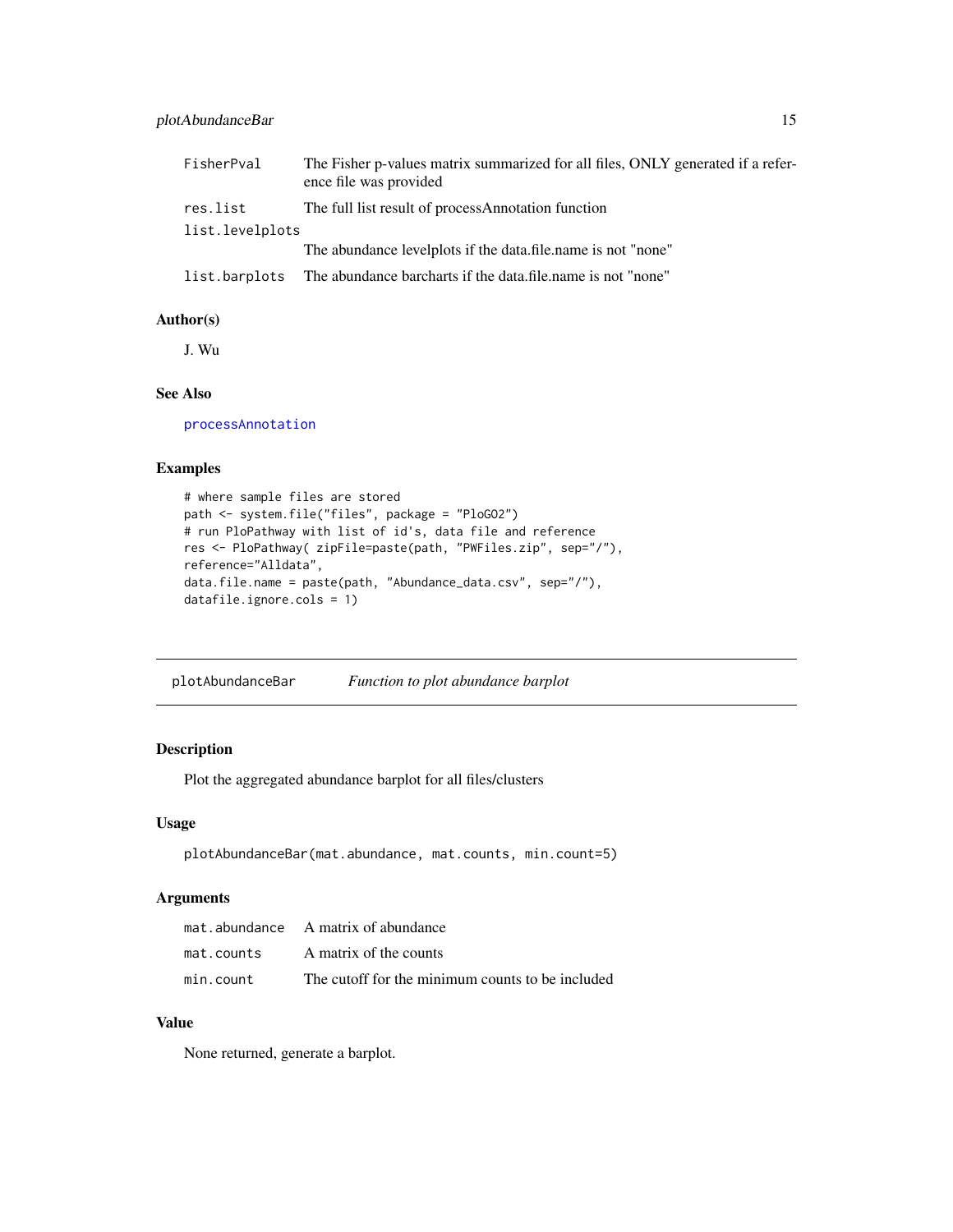#### <span id="page-15-0"></span>Author(s)

J.Wu

# Examples

```
path <- system.file("files", package = "PloGO2")
# run PloPathway with list of id's, data file and reference
res <- PloPathway( zipFile=paste(path, "PWFiles.zip", sep="/"),
reference="Alldata",
data.file.name = paste(path, "Abundance_data.csv", sep="/"),
datafile.ignore.cols = 1)
png("AbundanceBarplot.png", 2500, 2000, res=300)
par(mar=c(4,10,4,14))
plot.res <- plotAbundanceBar(res$aggregatedAbundance, res$Counts)
dev.off()
```
printSummary *Function to print the summary file of PloGO2 results.*

# Description

Each tab in the summary spreadsheet of the

# Usage

```
printSummary(results, file="PloGO2Results.xlsx")
```
# Arguments

| results | A list of results from PloGO2 analysis |
|---------|----------------------------------------|
| file    | The output file name                   |

# Value

TRUE if at least some annotations were found, FALSE otherwise.

#### Author(s)

J. Wu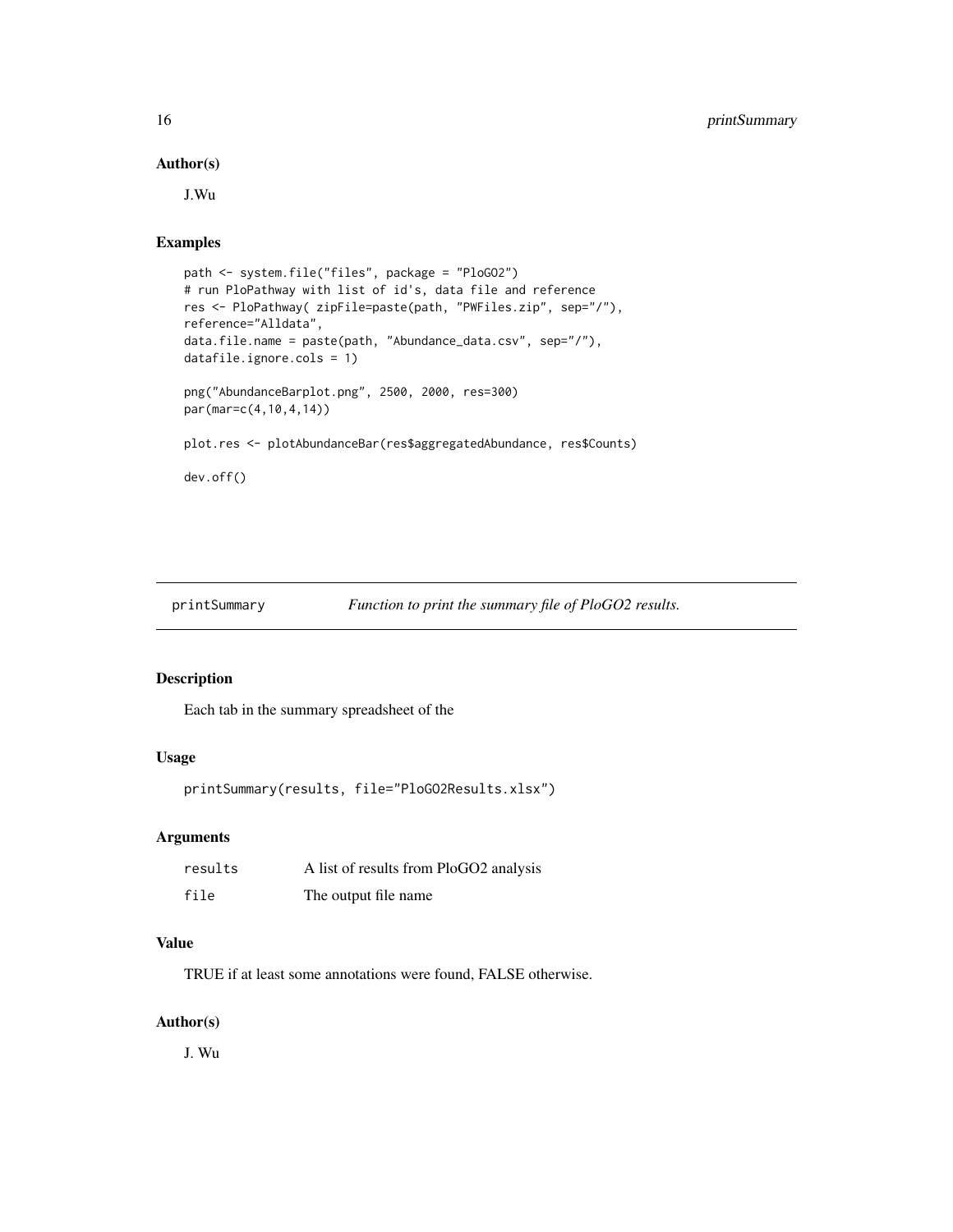# <span id="page-16-0"></span>processAnnotation 17

#### Examples

```
## Not run:
path <- system.file("files", package = "PloGO2")
# run PloPathway with list of id's, data file and reference
res <- PloPathway( zipFile=paste(path, "PWFiles.zip", sep="/"),
reference="Alldata",
data.file.name = paste(path, "Abundance_data.csv", sep="/"),
datafile.ignore.cols = 1)
printSummary(res)
```
## End(Not run)

<span id="page-16-1"></span>processAnnotation *Function to process a set of annotation files given a list of GO/pathway identifiers of interest*

# Description

For each file in the list extract all identifiers that belong to each GO or pathway category in the list of identifiers. An identifier "belongs" to a GO or pathway category if it is annotated at the category itself or any of its children in the GO graph.

#### Usage

```
processAnnotation(file.list, AnnotIDlist, data.file.name = NULL, printFiles = FALSE,
format = c("compact","long"), datafile.ignore.cols = 1, aggregateFun="sum")
```
# Arguments

| file.list            | A list of files                                                                                                |  |
|----------------------|----------------------------------------------------------------------------------------------------------------|--|
| AnnotIDlist          | A list of GO/pathway identifiers                                                                               |  |
|                      | data.file.name A list containing additional data such as abundance information                                 |  |
| printFiles           | TRUE/FALSE If true an annotation summary file is generated for each input file                                 |  |
| format               | One of "compact" by default or or "long", the format of the annotation files. See<br>details.                  |  |
| datafile.ignore.cols |                                                                                                                |  |
|                      | How many columns in the abundance file to ignore. By default assume the first<br>only, containing identifiers. |  |
| aggregateFun         | Either "sum" or "product"; the aggregation operation for abundance data                                        |  |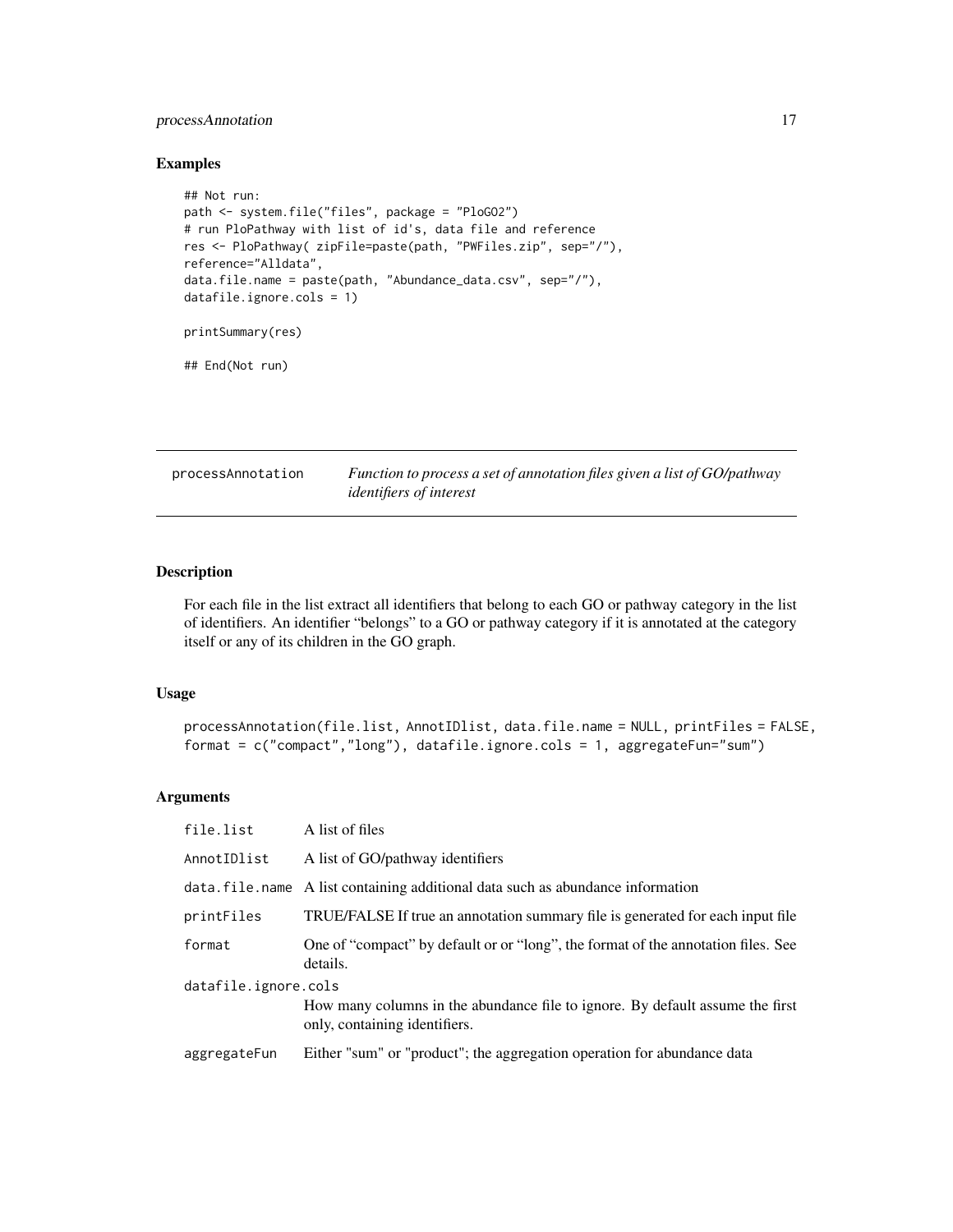# Details

The format is for the GO/pathway files is "compact" by default, meaning a text file containing ID's in the first column, and GO/pathway identifiers in the second, separated by spaces or semicolons. This is the same as the "Wego native format". A "long" format is also accepted, meaning a text file with two or more columns separated by spaces, containing an identifier, followed by a GO/pathway id, followed optionally by other columns which are ignored. The GO/pathway id's will first be aggregated for each identifier.

#### Value

A list of the same length as the list of files submitted. Each list element is the result of [processGoFile](#page-18-1) or [processPathFile](#page-19-1).

#### Author(s)

D. Pascovici, J.Wu

# See Also

[processGoFile](#page-18-1), [processPathFile](#page-19-1)

```
# For GO analysis
# choose two simple GO categories
termList <- c("response to stimulus", "transport")
GOIDmap <- getGoID(termList)
GOIDlist <- names(GOIDmap)
path <- system.file("files", package = "PloGO2")
file.names <- file.path(path, c("00100.txt", "01111.txt", "10000.txt",
"11111.txt", "Control.txt"))
# summarize annotation
res.list <- processAnnotation(file.names, GOIDlist)
# files in long format
longFormat <- file.path(path, "goRetOutput.txt")
processAnnotation(longFormat, GOIDlist, format = "long")
# For KEGG pathway analysis
fname <- file.path(path,"PWFiles", "red.txt")
datafile <- file.path(path,"Abundance_data.csv")
AnnotIDlist <- c("osa01100","osa01110","osa01230","osa00300","osa00860")
res.list <- processAnnotation(fname, AnnotIDlist, data.file.name = datafile)
```
<span id="page-17-0"></span>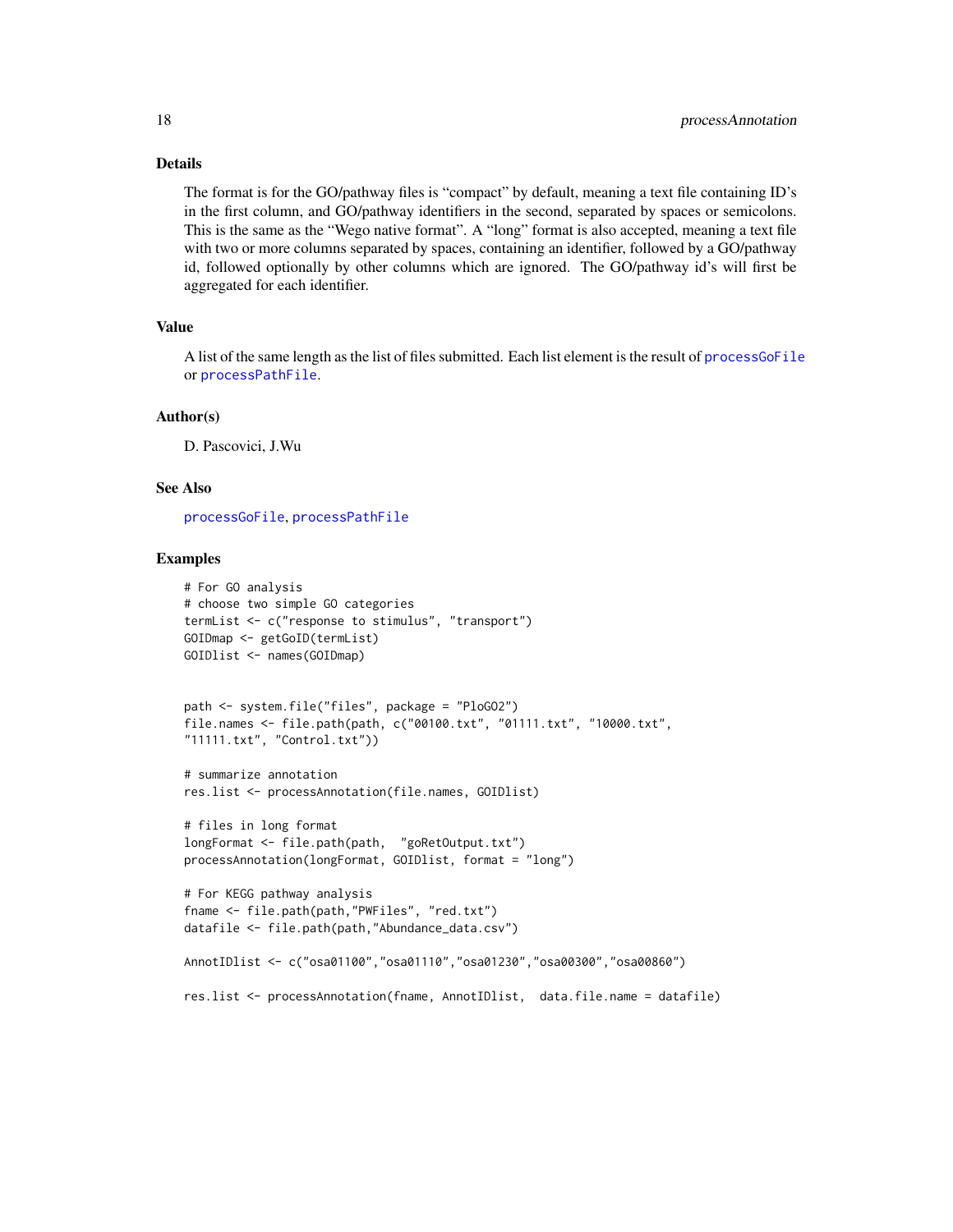<span id="page-18-1"></span><span id="page-18-0"></span>

#### Description

For each GO category of interest extract all ID's from the file that are annotated at either the category or its GO children. If abundance data is present extract and merge.

#### Usage

 $processGoFile(fname, GOIDlist, datafile = NULL, datafile.jpg \dots = 1, format = c("compact", "long")$ 

#### Arguments

| fname                | The GO file name, in either Wego native format or long format                                                  |
|----------------------|----------------------------------------------------------------------------------------------------------------|
| GOIDlist             | The list of GO id's of interest                                                                                |
| datafile             | The file containing abundance or NULL if none.                                                                 |
| datafile.ignore.cols |                                                                                                                |
|                      | How many columns in the abundance file to ignore. By default assume the first<br>only, containing identifiers. |
| format               | Either "compact" or "long"; see details                                                                        |
| aggregateFun         | Either "sum" or "product"; the aggregation operation for abundance data                                        |

#### Details

The format is "compact" by default, meaning a text file containing ID's in the first column, and GO identifiers in the second, separated by spaces or semicolons. This is the same as the "Wego native format". A "long" format is also accepted, meaning a text file with two or more columns separated by spaces, containing an identifier, followed by a GO id, followed optionally by other columns which are ignored. The GO id's will first be aggregated for each identifier. The output of GOretriever can be used as "long" format.

#### Value

A list with the following components

| counts    | A vector of the same length as the list of GO id's of interest giving the number<br>of ID's in each category |
|-----------|--------------------------------------------------------------------------------------------------------------|
| ID.list   | The list of ID's for each GO category                                                                        |
| datafile  | The abundance datafile provided passed through                                                               |
| abundance | A matrix with as many rows as the GO list provided, and as many columns as<br>the abundance data file        |
| N         | The number of protein (gene etc) identifiers in each file                                                    |
| fname     | The filename without the file path                                                                           |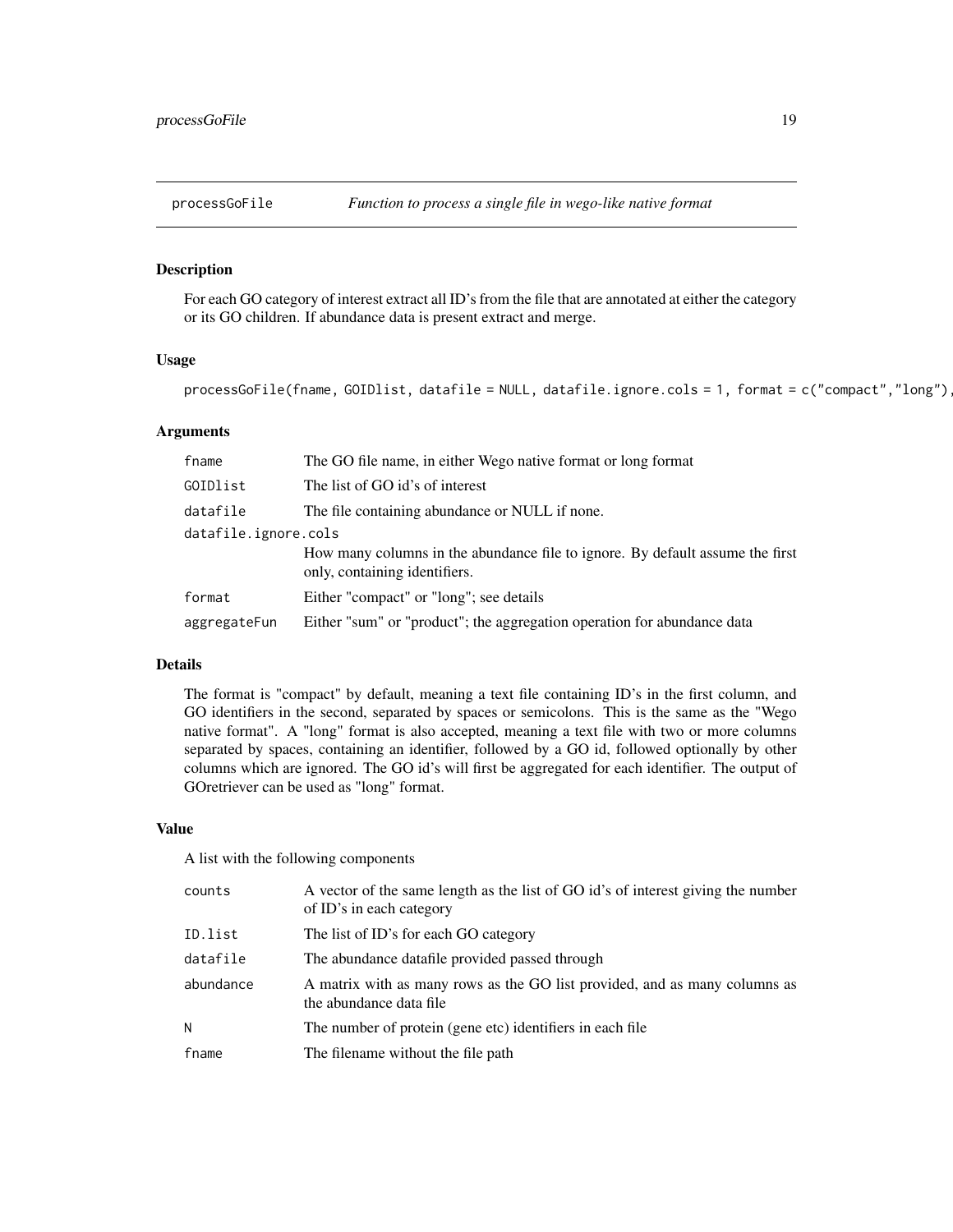# Author(s)

D. Pascovici

#### Examples

```
termList <- c("response to stimulus", "transport")
GOIDmap <- getGoID(termList)
GOIDlist <- names(GOIDmap)
# use one of the stored files
dir <- system.file("files", package="PloGO2")
fname <- paste(dir,"00100.txt", sep="/")
datafile <- paste(dir, "NSAF.csv", sep="/")
```

```
# or if abundance in present aggregate that by category
processGoFile(fname, GOIDlist, datafile=datafile)
```
<span id="page-19-1"></span>processPathFile *Function to process a single pathway file in wego-like native format*

#### Description

For each pathway extract all ID's from the file. If abundance data is present extract and merge.

# Usage

```
processPathFile(fname, AnnotIDlist, datafile=NULL, datafile.ignore.cols=1,
format=c("compact","long"), aggregateFun="sum")
```
### Arguments

| fname                | The pathway file name, in either Wego native format or long format                                             |  |
|----------------------|----------------------------------------------------------------------------------------------------------------|--|
| AnnotIDlist          | The list of pathway annotation ID                                                                              |  |
| datafile             | The file containing abundance or NULL if none.                                                                 |  |
| datafile.ignore.cols |                                                                                                                |  |
|                      | How many columns in the abundance file to ignore. By default assume the first<br>only, containing identifiers. |  |
| format               | Either "compact" or "long"; see details                                                                        |  |
| aggregateFun         | The aggregation function for abundance data                                                                    |  |

<span id="page-19-0"></span>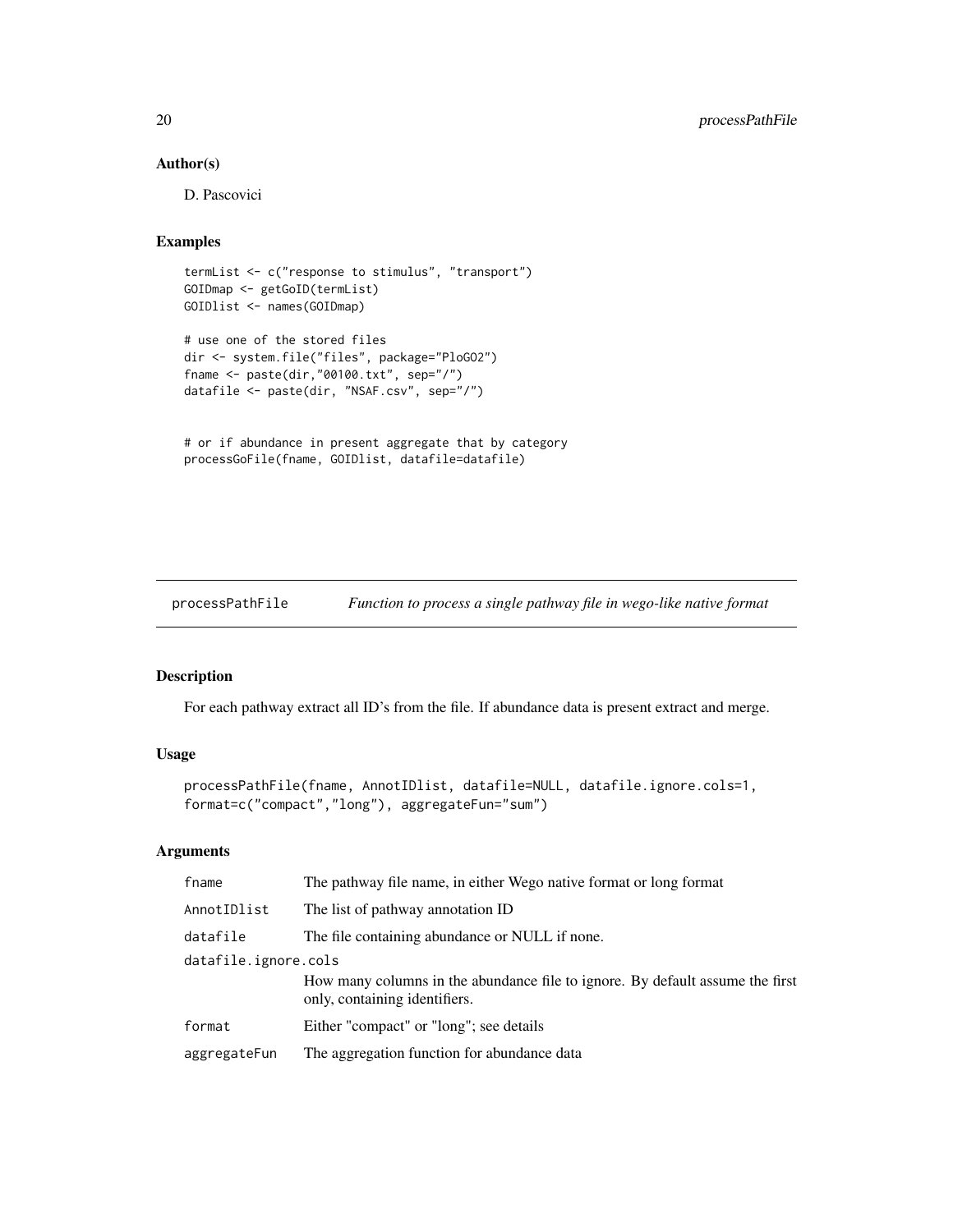#### <span id="page-20-0"></span>read.annot.file 21

#### Details

The format is "compact" by default, meaning a text file containing ID's in the first column, and pathway identifiers in the second, separated by spaces or semicolons. This is the same as the "Wego native format". A "long" format is also accepted, meaning a text file with two or more columns separated by spaces, containing an identifier, followed by a pathway id, followed optionally by other columns which are ignored. The pathway id's will first be aggregated for each identifier.

# Value

A list with the following components

| counts    | A vector of the same length as the list of pathway id's of interest giving the<br>number of ID's in each category |
|-----------|-------------------------------------------------------------------------------------------------------------------|
| ID.list   | The list of ID's for each pathway category                                                                        |
| datafile  | The abundance datafile provided passed through                                                                    |
| abundance | A matrix with as many rows as the pathway list provided, and as many columns<br>as the abundance data file        |
| N         | The number of protein (gene etc) identifiers in each file                                                         |
| fname     | The filename without the file path                                                                                |

#### Author(s)

J. Wu

#### Examples

```
# use one of the stored files
dir <- system.file("files", package="PloGO2")
fname <- paste(dir,"PWFiles/AllData.txt", sep="/")
datafile <- paste(dir, "Abundance_data.csv", sep="/")
AnnotIDlist <- unique(unlist(sapply(read.delim(fname, stringsAsFactors=FALSE)[,2], function(x) strsplit(x, split
```

```
# or if abundance in present aggregate that by category
processPathFile(fname, AnnotIDlist, datafile=datafile)
```
read.annot.file *Function to read an annotation file.*

#### Description

Accepts GO id's separated by space or semicolon

### Usage

```
read.annot.file(fname, format = c("compact","long"))
```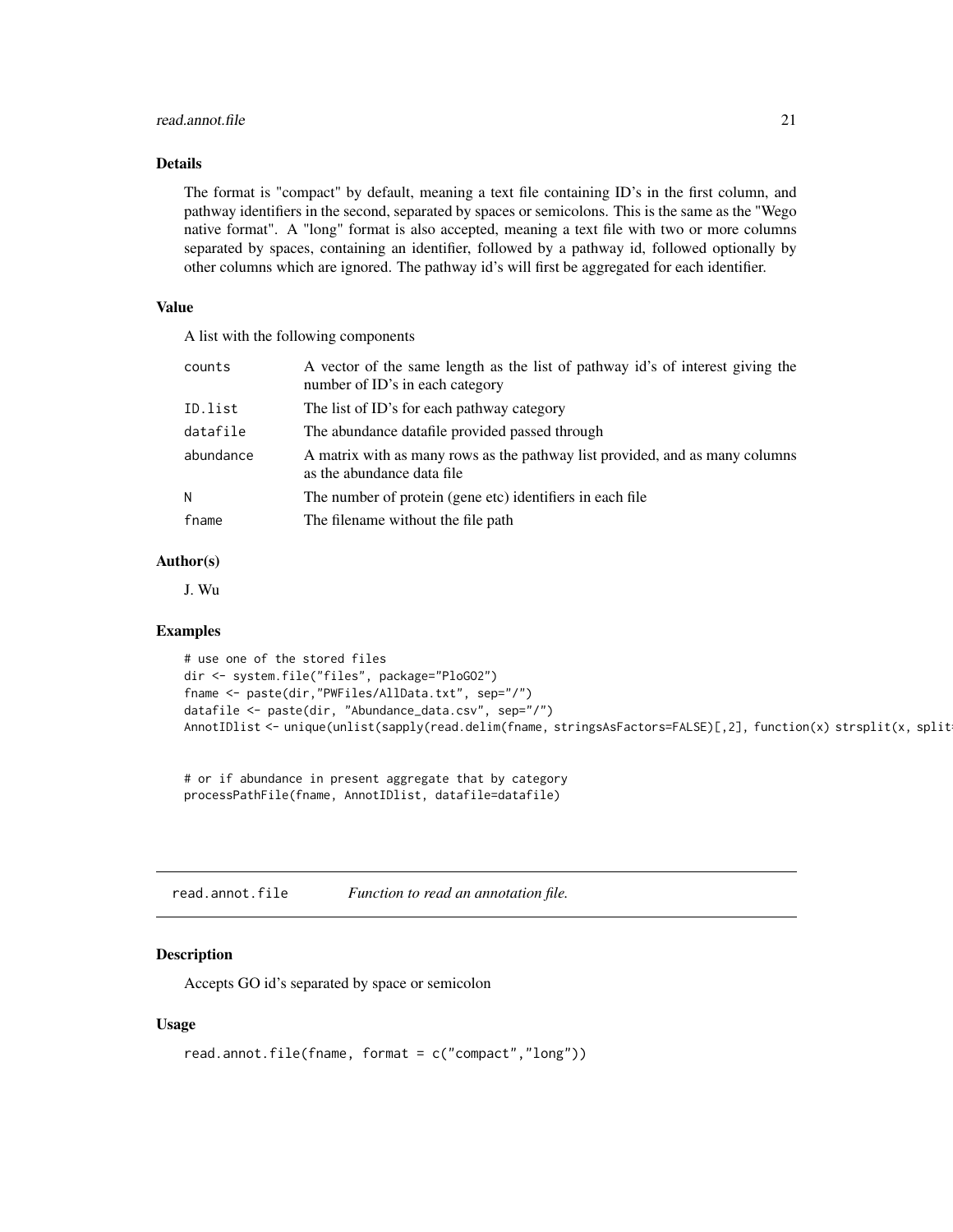#### <span id="page-21-0"></span>**Arguments**

| fname  | The file name containing GO annotation  |
|--------|-----------------------------------------|
| format | Either "compact" or "long"; see details |

#### Details

The format is "compact" by default, meaning a text file containing ID's in the first column, and GO identifiers in the second, separated by spaces or semicolons. This is the same as the "Wego native format". A "long" format is also accepted, meaning a text file with two or more columns separated by tabs, containing an identifier, followed by a GO id, followed optionally by other columns which are ignored. The GO id's will first be aggregated for each identifier. GO files in long format can be obtained using for instance biomart, or GoRetriever.

# Value

A data frame with two columns, ID's and GO separated by spaces

#### Author(s)

T. Keighley, D.Pascovici

# Examples

```
# use one of the stored files
dir <- system.file("files", package="PloGO2")
fname <- paste(dir,"00100.txt", sep="/")
# Example with GoRetriever download
longFormat <- paste(dir,"goRetOutput.txt", sep="/")
read.annot.file(fname)
```

```
read.annot.file(longFormat, format="long")
```

```
# Example with biomart download
biomartDownload <- paste(dir,"mart_export.txt", sep="/")
read.annot.file(biomartDownload, format="long")
```

| writeAnnotation |  |  | Function to print GO/pathway annotation to files |
|-----------------|--|--|--------------------------------------------------|
|-----------------|--|--|--------------------------------------------------|

#### Description

Prints available GO or pathway annotation and abundance (if existing) in a long format or an adjacency matrix type format.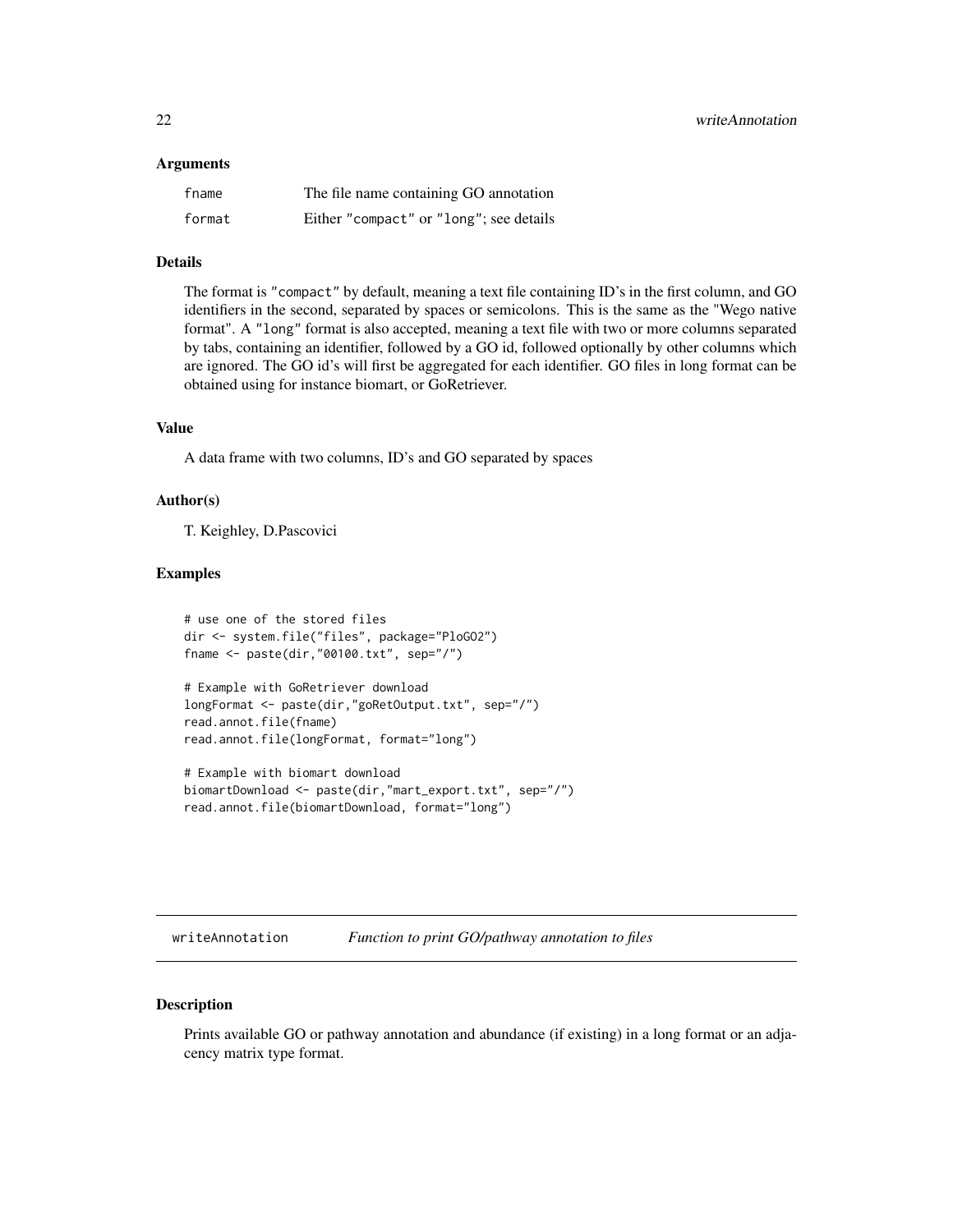# <span id="page-22-0"></span>writeAnnotation 23

#### Usage

```
writeAnnotation(res.list, datafile = NULL, datafile.ignore.cols = 1, format = c("list", "matrix"), outFo
```
#### Arguments

| res.list             | The result of processAnnotation                             |
|----------------------|-------------------------------------------------------------|
| datafile             | A CSV file with additional experimental information, if any |
| datafile.ignore.cols |                                                             |
|                      | The number of columns to ignore in the data file            |
| format               | Either "matrix" or "list".                                  |
| outFolder            | The output files folder                                     |

#### Details

The GO/pathway information and abundance will be printed to files. If the format is "list", then the files will be text files, and each category will be printed in turn, with all the identifiers and data underneath. If the format is "matrix", then the data will be printed in matrix format, identifiers (rows) by GO categories (columns), with the abundance data appended.

#### Value

The path of the annotation folder.

#### Author(s)

D. Pascovici

#### See Also

[processAnnotation](#page-16-1)

```
# choose two simple GO categories
termList <- c("response to stimulus", "transport", "signaling")
GOIDmap <- getGoID(termList)
GOIDlist <- names(GOIDmap)
```

```
dir <- system.file("files", package="PloGO2")
file.names <- paste(dir,c("00100.txt", "01111.txt", "10000.txt",
"11111.txt","Control.txt"), sep="/")
```

```
# summarize annotation
res.list <- processAnnotation(file.names, GOIDlist)
```

```
# write to "matrix" or alternatively "list" format
writeAnnotation(res.list, format="matrix")
```